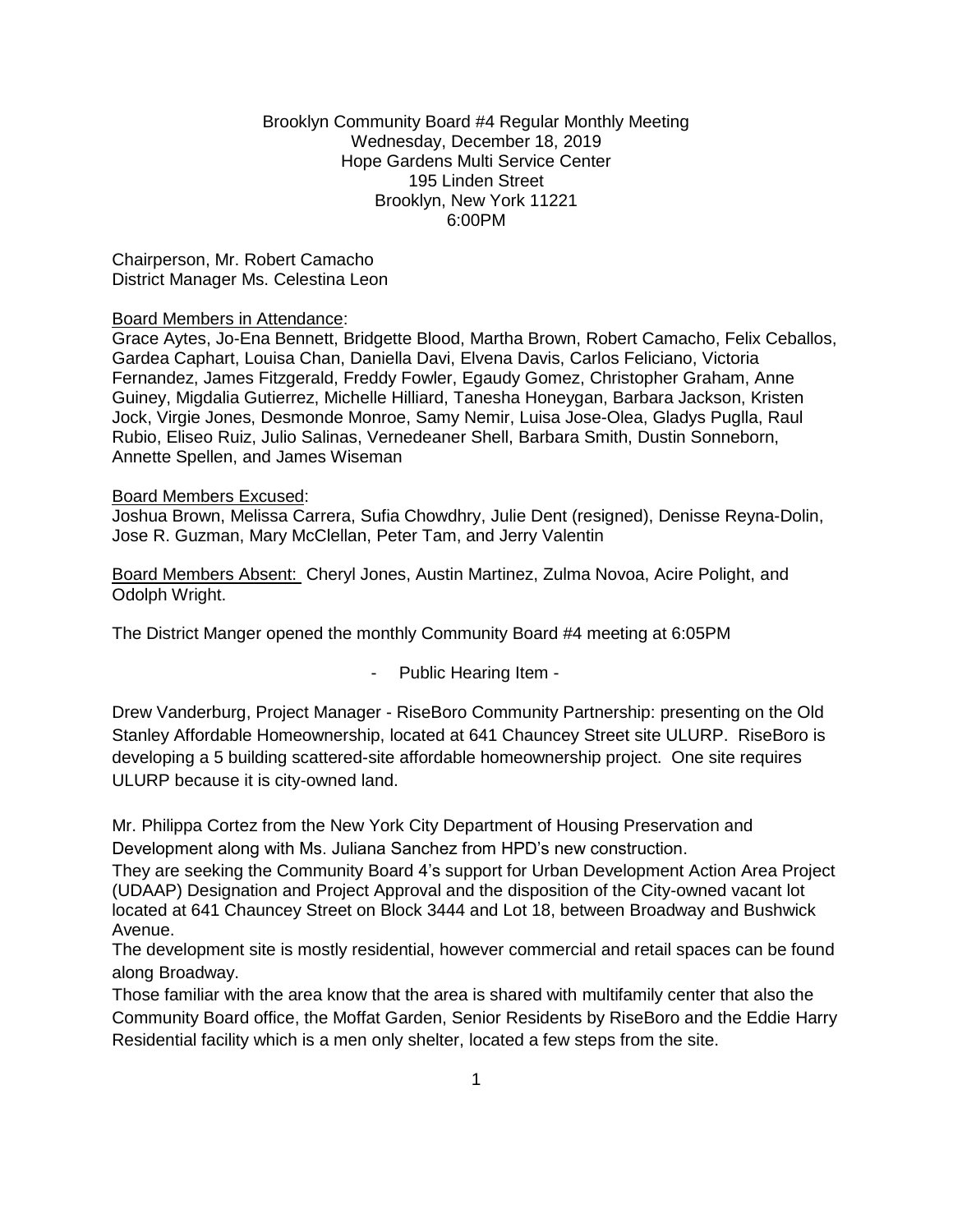We are very excited, and we believe that this will bring some great homeownership opportunities for New Yorkers and Community Board 4 residents and will allow us to develop long standing vacant City owned and underutilized City owned land, stated Mr. Philippa Cortez.

## Mr. Drew Vanderburg:

The site where we are proposing to build the building is next to a RiseBoro building, a senior citizen building. Also nearby is Moffat Gardens. I want to emphasize, stated Mr. Vanderburg, is the reason why we selected to do homeownership in this project is because we believe that homeownership is a valuable asset for communities, and it is increasingly hard to own property in New York City and so we are partnership with the City to create affordable homeownership which will be well below market rate and regulated by HPD so that it stays affordable. This building will allow the owners to have a democratic structure to own and manage the building.

## 641 Chauncey Street – Building Details

- 1) 8 Unit Co-Op Building
- Three  $1 \text{Bedroom}$  (600 Sq. Ft.  $-$  650 Sq. Ft.)
- Three  $2 \text{Bedroom}$  (750 Sq. Ft. 825 Sq. Ft.)
- Two  $3 \text{Bedroom}$  (960 Sq. Ft.  $-$  1050 Sq. Ft.)
- 2) 4 Stories High
- 3) 83 % to 100% AMI Mr. Vanderburg acknowledge that the AMI is higher than the Bushwick general community area median income but he want to emphasize that RiseBoro brought before the same community board body low income rentals last year and this is a slice of their vast amount of work in social services and affordable housing which is going to homeownership which is a slightly higher income range but still middle income for NY City and well below the market rate.
- 4) In-Unit washer/dryers
- 5) Bicycle Storage
- 6) Back Yard For the use by all residents.
- 7) Approximately 8,220 Sq. Ft. of building floor area
- 8) HPD-Regulated resale value to ensure long-term affordability

|            | The residents living on the first-floor co-op will have privacy.                         |                       |
|------------|------------------------------------------------------------------------------------------|-----------------------|
| <u>AMI</u> | Minimum Income                                                                           | Sale Price Range      |
| 83% AMI    | \$67,500                                                                                 | \$203,000             |
| 95% AMI    | \$105,000                                                                                | \$311,000             |
| 100% AMI   | \$111.000                                                                                | \$276,000 - \$341,000 |
|            | Co-op apartments in New York City for that price is really something unheard of in 2020. |                       |

Subject to change as the project is probably not going to happen for another year or so. This site is the only site that requires the URLURP approval.

The other 4 building in the project.

- 1) 1277 DeKalb Avenue 2 Units
- 2) 1143 Hancock Street 3 Units
- 3) 676 Central Avenue 2 Units
- 4) 1262-1264 Bushwick Avenue 8 Units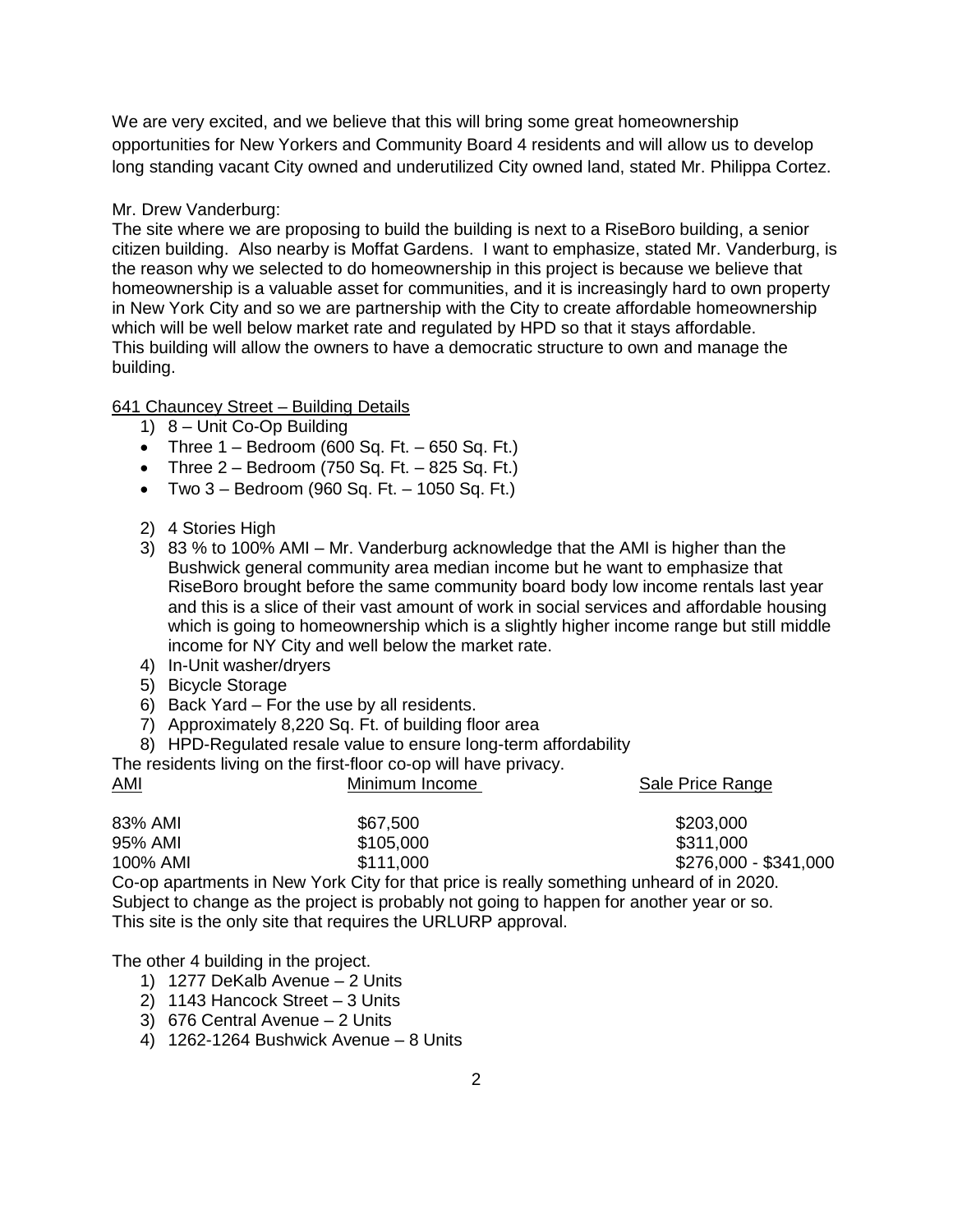At present these addresses are vacant lots and RiseBoro is also developing homeownership on those lots although that's not what this presentation is about this is just for your information. Fee Simples Homes – units affordable at 100% AMI Eight Co-op Units – units affordable between 83% AMI and 110% AMI

641 Chauncey Street and Old Stanley Project Overview

- HPD is seeking ULURP approval of 641 Chauncey Street for the development of 8 affordable co-op units.
- 641 Chauncey Street is part of Old Stanley that will result in a total of Five new buildings & 19 homeownership units and four affordable rental units
- Homeownership units will be affordable to households earning incomes between 83% to 110% of AMI
- Majority of unit mix is family-sized units: 83% two and three-bedroom units
- All homeownership units plan to include dishwasher and washer/dryers.
- Amenities for each building include bike storage and recreational rear yard
- Project will be financed under HPD's Open Door Program. The Open-Door Program is a new program by HPD for homeownership specifically.

## Employment Opportunities

RiseBoro will involve the community in the actual development, before, after and during the project

- Local hiring from Bushwick and surrounding area, for property management and green energy, technology jobs through RiseBoro and that will be required of our general contractors as well.
- Further employment of MWBE contractors and vendors (STAT Architecture is a MWBE firm)
- Jobs will be posted on HPD's HireNYC portal
- RiseBoro's Workforce Development and Training Programs (Please ask RiseBoro about these programs. These programs will also be available to the residence that move into their buildings, as well as anyone from the neighborhood)

Anticipated Timeline of the Project

- November 12, 2019 ULURP Certified
- November 25, 2019 CB4 Housing & Land Use Committee
- December 18, 2019 CB4 Full Board Hearing
- January 2020 Borough President
	- $\geqslant$  60 Day review City Planning Commission
	- $\geq$  50 Day review City Council
- Summer 2020 Anticipated ULURP Approval
- Fall 2020 / Winter 2021 Anticipated Closing
- Spring 2022 Anticipated Housing Connect
- Summer 2022 Anticipated Construction Completion

# Questions were entertained:

Ms. Martha Brown, HLU Committee Chairperson: Mentioned at the HLU Committee Meeting that the AMI was too high for the residents that already live in the community. She asked at the meeting that the AMI figures be adjusted. The people in Bushwick are constantly being pushed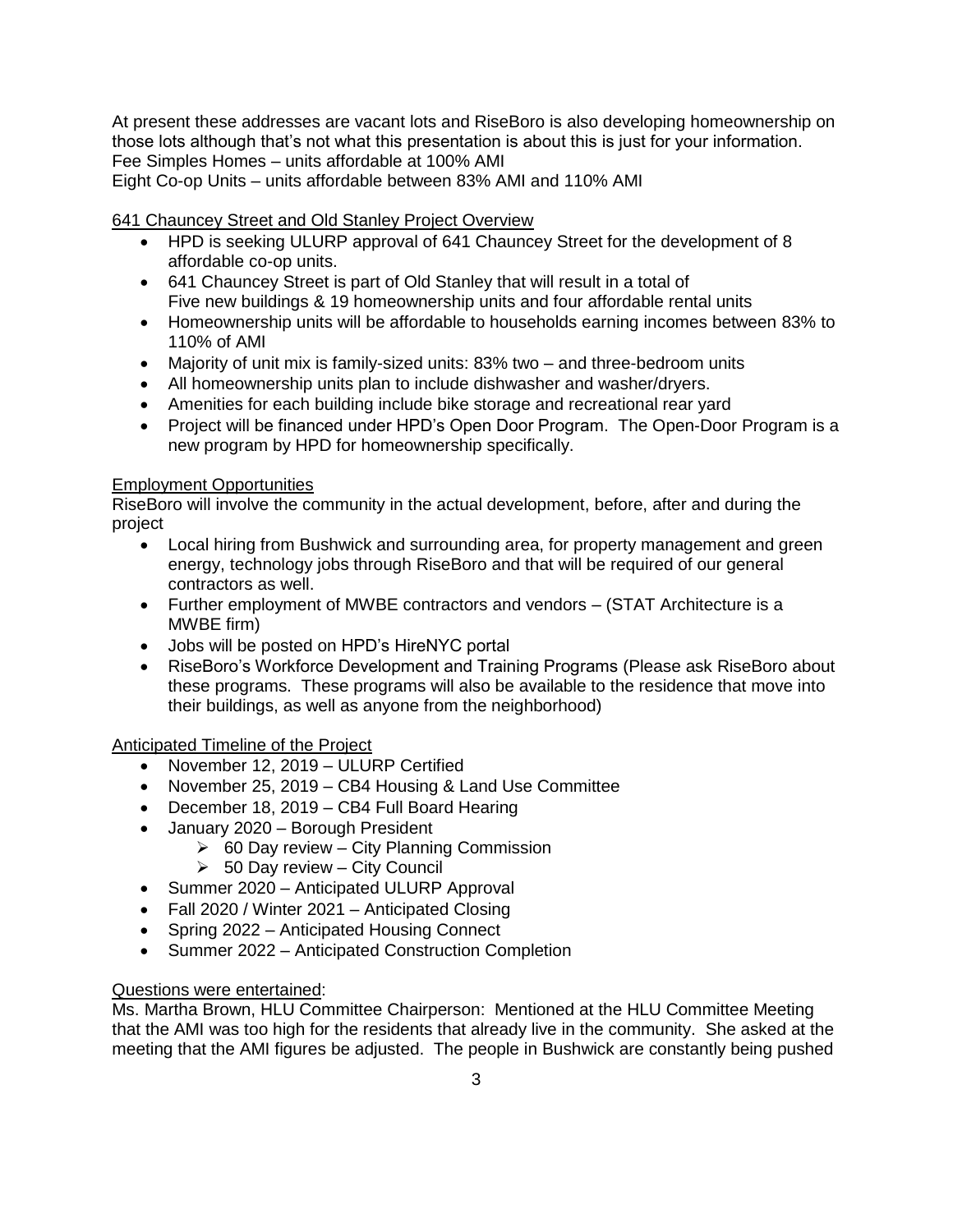out of these projects and I think that we need to revisit the prospect AMI that is set up among different communities. The AMI that is being presented is for the whole Metropolitan Area. The people in this neighborhood do not make the kind of money to afford these housing and I feel that they're being pushed out slowly. The developments are not made for the people of Bushwick, nor the people of color and they're not made for anybody that is working hard these days. People that make more money have more income, so I have asked you to please consider that.

Mr. Drew Vanderburg: I empathize with your concerns and I work every day at RiseBoro to fight for the lowest AMI that we can do in these projects, but I will take that comment back to the City. They are working with us, so it has been lowered a bit since when I presented it before the Community Board. We had some units that were a 110 AMI and now, we got it all the way down to 100 AMI, but we still have more to do, I think. The development company, the construction company, everybody in the City has more to do. I think you should also know that there is 50% set aside for residents of Community Board 4 for this project. So, 50% of the residents that buy homes here will have to be from Community Board 4.

Mr. Philippe Cortez: When we went to the Housing and Land Use Committee, we had 83% to 110% AMI and now we have 83% to 100% AMI. We need to be responsible for the financing of the project and if we can lower the AMI we will. We need to be careful, but we are all working towards that goal, Ms. Brown.

Ms. Martha Brown: The amount of the AMI is for everyone's edification. Mr. Drew Vanderburg: the 100% AMI is for those who minimum income is \$111,000 a year. I think that there are some in this area that make that amount. Mr. Cortez: 83% will be for a 1-bedroom apartment and the 100% AMI with the sale price of \$341,000 will be a 3-bedroom apartment.

A gentleman in the audience: Does RiseBoro plan now or in the future to return the land that they have stolen from the residence in Bushwick and my other question to HPD is, how can you continue to find these people who are slumlords and who are sitting on equity?

Mr. Drew Vanderburg: I am not sure which property you are talking about but… The gentleman: Former HDFC's that were managed by RiseBoro, managed to be in foreclosure. RiseBoro is holding these projects and I think it is a conflict of interest, how a building that they managed is in foreclosure, if you had managed them correctly, they would not have gone to foreclosure, and these same buildings you (RiseBoro) now own them.

Chairperson, Mr. Robert Camacho: We will take care of that at another date and time. We are talking about 641 Chauncey Street, that is what the presentation is here for. (Speaking to the gentleman) If you have something that we need to know you can go to the Housing and Land Use Committee meeting and bring your concerns there and we will address them accordingly. Right now, we are doing a presentation regarding 641 Chauncey Street.

Community Board Member, Gladys Pullga: You mentioned that one could be eligible for the Coop if you make \$66,421 or more a year. I work for the City and I do not make, not even \$50,000, so how can I apply for these apartments? Not even one bedroom or a studio could I afford. Maybe before when we use to get overtime, but now we are not getting overtime. I do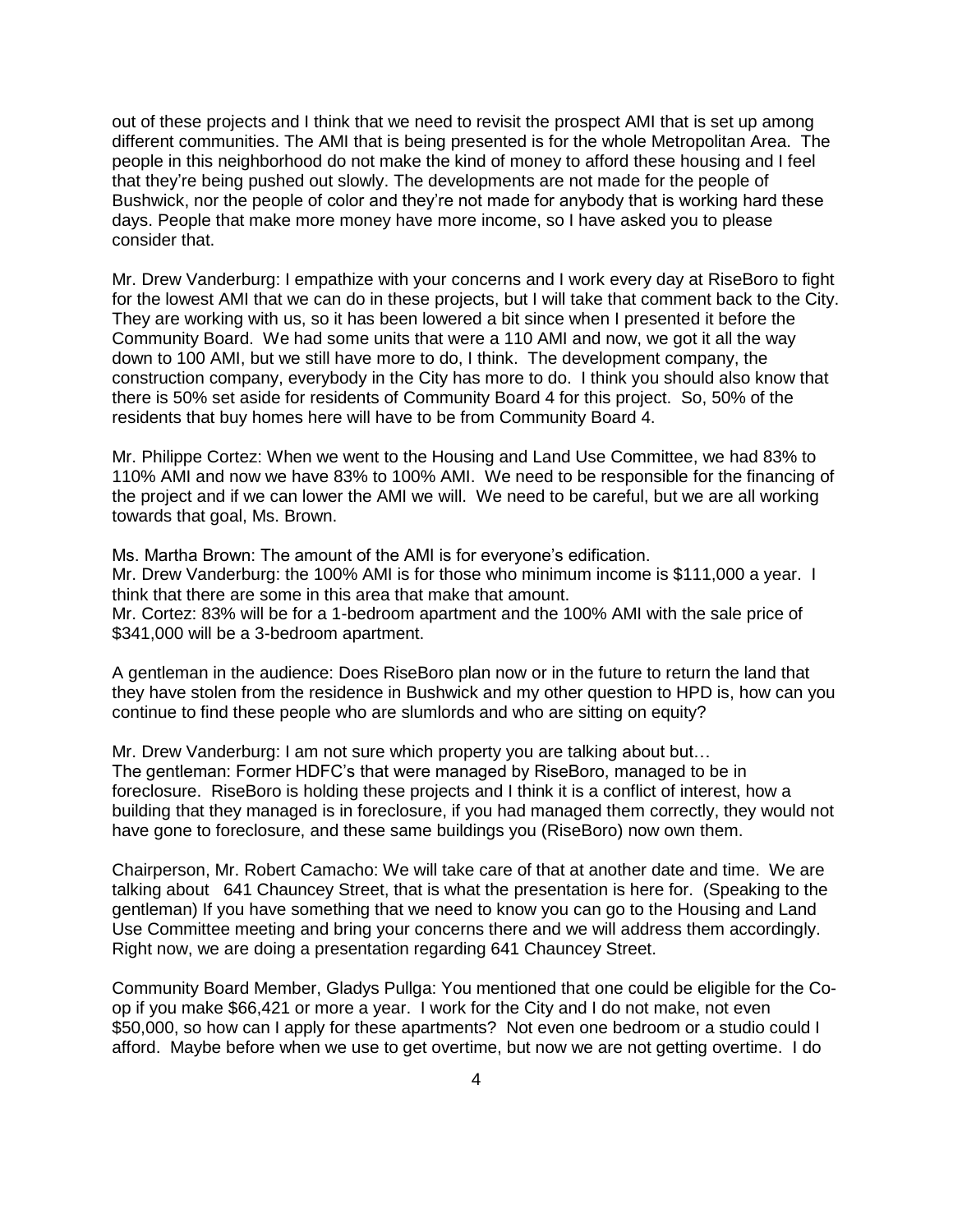not know how I can apply for this apartment, if I don't match your AMI, I don't know. I am just one person and there are a lot of low-income families in this area. So, if I cannot apply for those apartments, do you think they could? So, I do not know how you can do something so that this will be affordable for the people in Bushwick.

Mr. Vanderburg: I do empathize with that, I have brought other project before the board that have been more at that range, I do not have an answer for you. I think we must work together, we have to do workforce development, and we have to make sure wages are increased across the City. We have to figure out a more sustainable and affordable way to build buildings. There is a lot that must be done so that everyone can find a permanent home. This is for a family of four, it differs for a family of one or if you have kids living with you, or not living with you. This is a very complicated project and we have different projects for different folks.

Community Board Member, Mr. Desmonde Monroe: Drew, the last time you were here we talked about how much the mortgage payments would be. We wanted you guys to add in all in to the price of the condo and the administrative fees so that we can really get an idea of what people would be paying, did you guys do those numbers?

Mr. Vanderburg: You are reminding us of the conversation about the maintenance charges that are along with these buildings and we calculated that into the mortgage payments.

Mr. Monroe: We wanted to know how much everything would be.

Mr. Vanderburg: We calculated that into the mortgage payments. We did not do those numbers yet and we just rework some of the other details the other day but because these buildings will be owned by third party folks what we say is alone going to be estimates, but we do have estimates and basically what the monthly mortgage payments include so we will be capping that at 30% of the incomes of the owners after that, but how much that is really depends on the decisions that are made by the co-op once the co-op is formed.

Also, RiseBoro and the bank that will be working on this with us will be offering  $1<sup>st</sup>$  time homeownership training and other resources for homeowners, to minimize the cost and to make sure they manage their buildings well. However, I will get back to you with that as the project develops.

Ms. Juliana Sanchez from HPD: HPD also offers HomeFirst which is a subsidy that a first-time homebuyer can use to help qualify for the home. It is a first-time home owner assistance program which provides qualified homebuyer with up to \$40,000 toward the down payment or closing costs on a 1-4 family home, a condominium, or a cooperative in one of the five boroughs of New York City.

Mr. Cortez: Because the project has not started, we did not want to give you numbers that will be different at the end. We are looking into ways to make this a better deal for everybody.

The chairperson, Mr. Camacho closed the public hearing.

District Manager, Celestina Leon: Thanked RiseBoro and HPD. The committee has decided to hold the vote for this specific project to the next full board meeting which will be January  $15<sup>th</sup>$ 2020. So, there will be no vote regarding this presentation tonight. If RiseBoro and/or HPD would like to attend the January 15, 2020 Community Board meeting please let me know.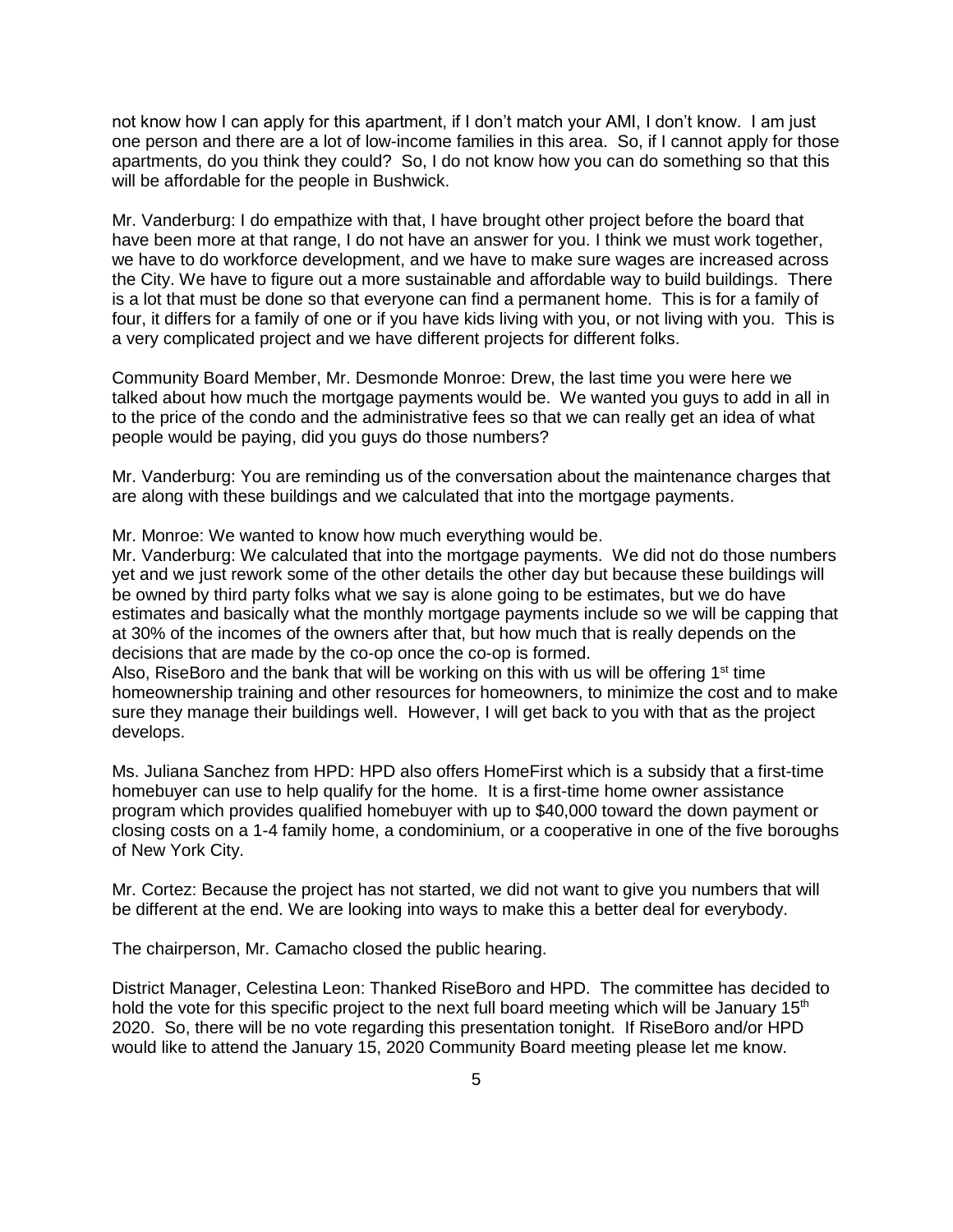The District Manager, Ms. Celestina Leon called the first roll call:

**First Roll Call:**  $-27$  members present this does constitute a quorum. The acceptance of the agenda was made by Ms. Gladys Pullga and second by Ms. Elvena Davis. All board members present were in favor. Motion moved.

The acceptance of last month's minutes was made by Ms. Anne Guiney and second by Mr. Freddy Fowler. All members present were in favor. Motion moved.

# **Chairperson's Report:**

I just hard about our former chair, a good friend and a second mom to me has resigned from this board. It is very hard. Ms. Dent is a pillar, she is an educator, she is smart and wonderful woman, I love her and wish her the best. I guess I will stop by and visit her… It breaks my heart to see her leave this board when she has been here so many years. Her mother was the chair of this board for many, many years. I will miss her. It is sad to see the old-time people here losing out. I just found out about it, she sent her a text, I couldn't believe it.

Chairperson Camacho attended several meetings since the last full board meeting.

Thursday, November 21: Went to 165 Cadman Plaza, NYC Emergency Management Open House, with Barbara Smith, Downtown Brooklyn

Friday, November 22: 12-4pm, went to Audrey Johnson Learning Center and had Thanksgiving with the kids. Ms. Dent had all the Elected Officials there. It was pretty good.

Monday, November 25: HLU Committee Meeting.

Sunday, December 1: 212 Evergreen Avenue to the new Senator Salazar's Office – it is even hard for the senator to rent a place.

Tuesday, December 3:

- Brooklyn Borough Meeting at Brooklyn Borough Hall
- City Hall to a rally. The CB would like to have a racial impact study in Bushwick done. This study would prove to the City that they have been pushing Latinos and Afro-Americans out of Bushwick only because they cannot afford to live here.
- Attended the Executive Committee Meeting

Thursday, December 5: Attended the Permits & Licenses Committee Meeting

Friday, December 6: Held staff meeting at the Community Board's office

Saturday, December 7: 1349 Gates Avenue, BCP (Bushwick Community Plan), the Community Board and the Elected Officials met regarding the framework in Bushwick and the zoning change that the Community Board was trying to work with. The Community Board would like to make a recommendation to send a letter to the Mayor indicating that we want the Bushwick Community Plan and not any other plan, but the plan that Bushwick made and has worked on for 6 years.

Tuesday, December 10: Health/ Human Services/ Senior Citizens / Veterans Committee Meeting

Wednesday, December 11: District Service Cabinet Meeting – Not happy with the City agencies. Do not feel that they respect the Community Board, especially, Department of Traffic regarding the Citi Bikes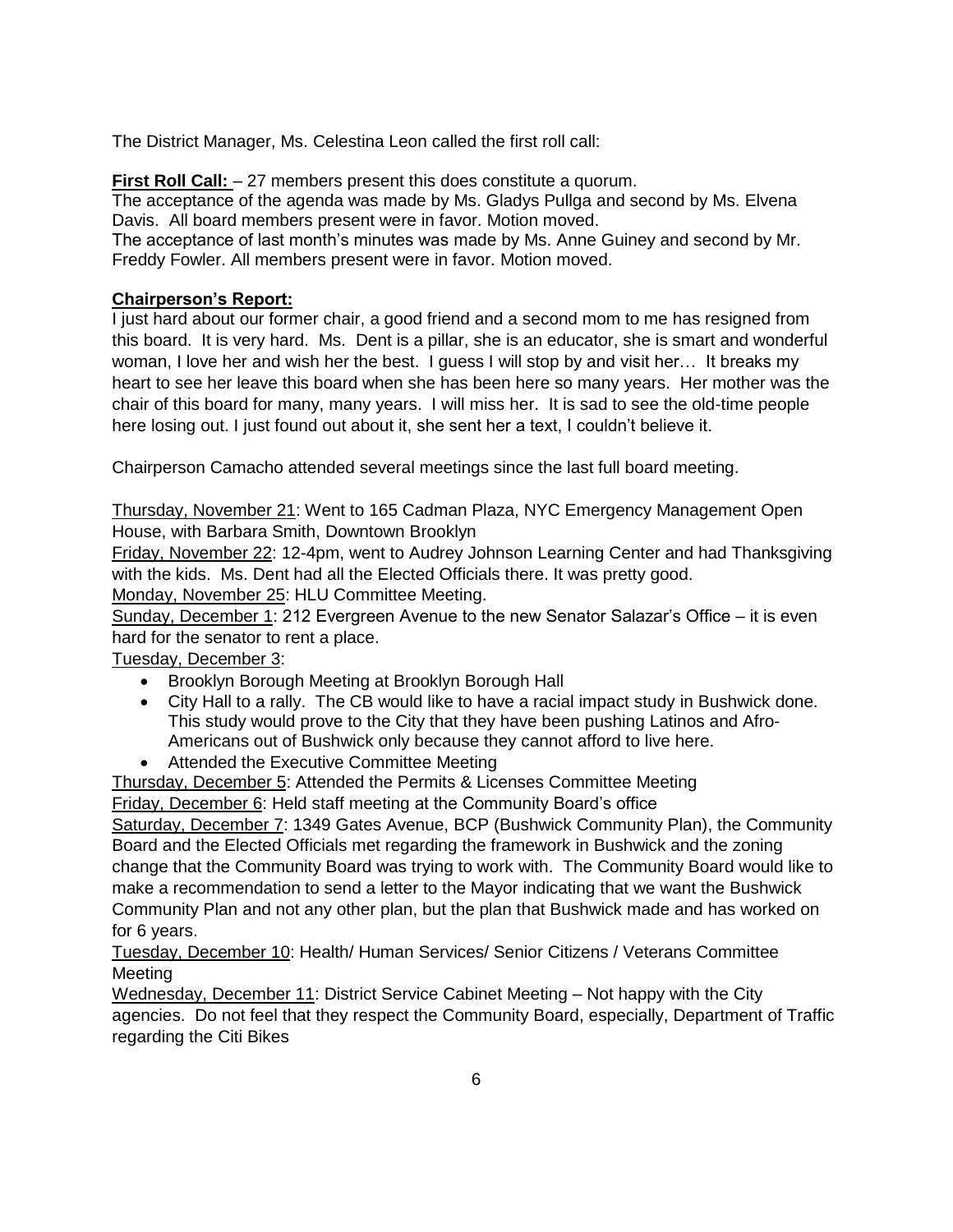Thursday, December 12: Attended the EPTS (Environmental Protection Transportation Sanitation) Committee Meeting

Town Meeting at IS 383 – 1300 Green Avenue – School funding

Friday, December 13: Ribbon Cutting Ceremony at Green Central Knoll regarding the brandnew bathroom. And Beaver and Knoll

1419 Broadway attended ACE Integration Head Start  $25<sup>th</sup>$  Anniversary Holiday Celebration. ACE received a proclamation from the Borough President, Eric Adams & the NYC Comptroller, Scott Stringer, both did not attend so he presented both proclamations to ACE as the Board's Chair.

Wednesday, December 18: Attended the Clergy Council Meeting along with Ms. Elvena Davis and Ms. Barbara Smith.

Mr. Camacho also attended Ms. Barbara Smith's Toy Drive, where 400 kids attended. All the children received a toy. Additional toys that were left over, Mr. Camacho gave to a daycare and to a pastor to give toys to the children in her church.

The Elected Officials and / or their representatives that was present at the meeting.

- 1) Jonathan Pomboza, Representing Brooklyn District Attorney, Eric Gonzalez, 350 Jay Street, Brooklyn, NY 11201. Action Center: 718-250-2340. Pomboza's #: 718-250-2817
- 2) Sihem Mellah-Silker, Representing Senator Julia Salazar, 212 Evergreen Avenue, Brooklyn, NY 11221, 718-573-1726
- 3) Paula Melendez, Representing Assemblywoman Maritza Davila, 249 Wilson Avenue, Brooklyn, NY 11237, 718-443-1205
- 4) Julio Salazar, Representing Congressmember Nydia Velazquez, 266 Broadway, 2<sup>nd</sup> Fl., Brooklyn, NY 11211, 718-599-3658
- 5) Nan Blackshear, Community Affairs Director, Representing Brooklyn Borough President Eric Adams, 209 Joralemon Street, Brooklyn, NY 11201, 718-802-3700 or directly at 718-802-3863
- 6) Karen Cherry Representing 54th Assembly District, Assembly Member Erik Martin Dilan, 718- 386-4576, 366 Cornelia Street Brooklyn, NY 11237
- 7) Fatima Elmansy, Representing Councilmember Antonio Reynoso, 34<sup>th</sup> Council District, 244 Union Avenue, Brooklyn, NY 11211, 718-963-3141

# Federal, State or City Agencies

1) Boniface WeWe, Brooklyn Public Library, Washington Irving Branch, 360 Irving Avenue, Brooklyn, NY 718-628-8378

# **83rd Precinct**

Deputy Inspector Daniel Dooley: The 83<sup>rd</sup> Precinct has been very busy. Over 1,000 turkeys were given away over the Thanksgiving Holiday. Over 400 toys were giving away at the holiday toy drive. This Saturday, December 21 at 6pm there will be a sleigh ride (Secret Santa), over 500 toys will be given away.

Crime: Record lows in crime, burglaries and robberies this year and historic low in shooting incidents this year. He thanked the community and everyone for help making this possible.

Chairperson Camacho invited the Captain up to say a few words. He said, "I wish everyone a happy holiday, and may you all be blessed! Thank you".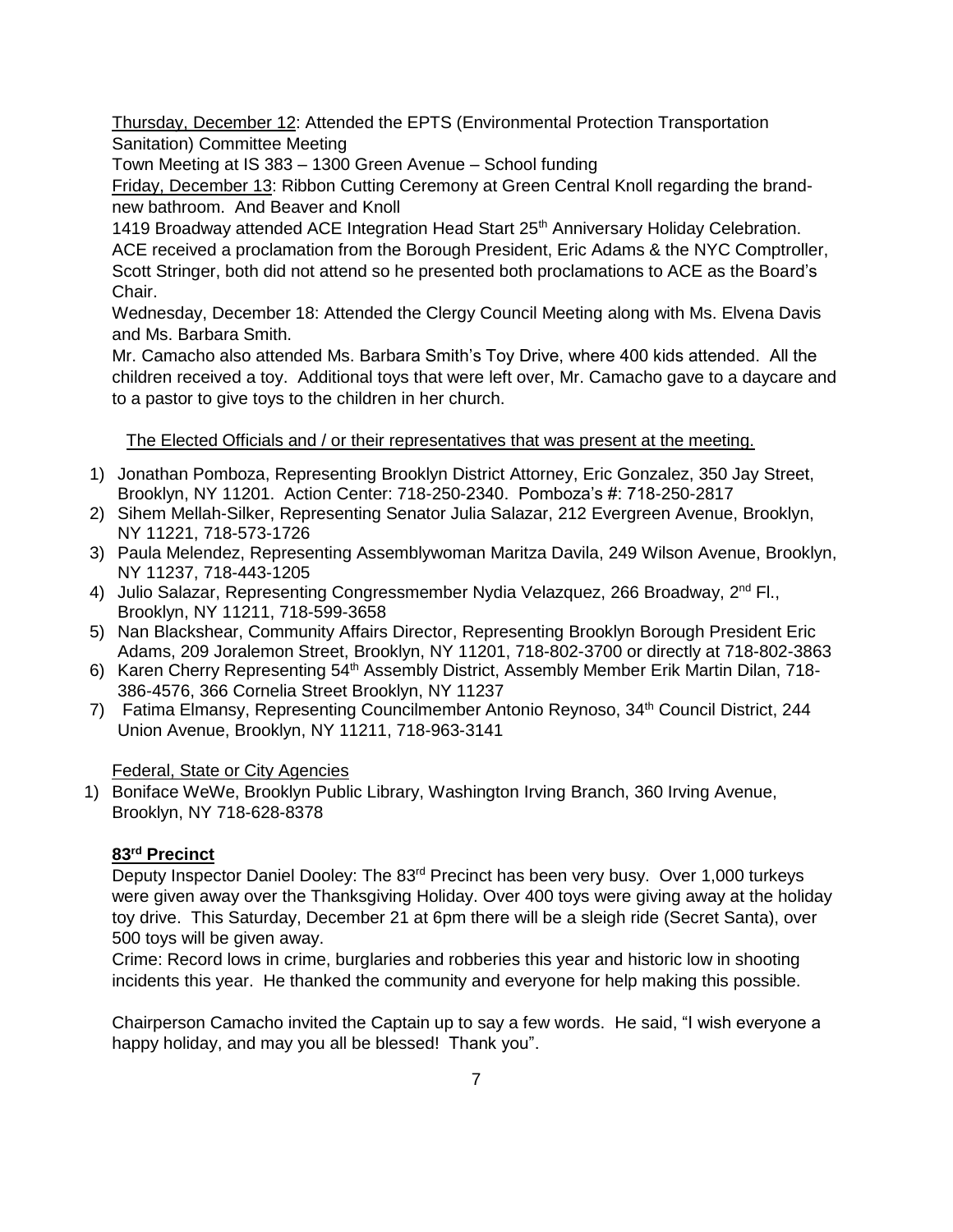# **District Manager's Report**:

The District Manager, Ms. Celestina Leon thanked everyone for taking the time to attend the last full board meeting of 2019 and the holiday party.

She asks that everyone take a moment to acknowledge and appreciate the spirit of this time of the year and think about the Bushwick that you would like to see in the future. How do you get there? Who do you see with you and what is the next best step forward?

The board's office remains available and ready to help anyone in need. The board also look forward to coordinating serval specials events early next year in response to growing concerns in the neighborhood, including a Church Resource Fair. More information will be made available soon.

### Meetings Attended by District Manager:

Note a page was missing from her report, so she mentioned what was available on her report.

Thursday, November 21: Met with D'Vonte Graham, Department of Education Community Affairs Borough Manager – Mr. D'Vonte is the new liaison for Bushwick. The state of education in Bushwick was discussed, including common concerns and various proposed projects. The DM ask for assistance coordination a presentation on student enrollment given recent news and reports of under enrollment.

## Information:

- National Grid The staff /crew will be off for the holidays starting Thursday, December 19 and will return Thursday, January 2, 2020. Over the next week when they return, the crew will continue working on Flushing Avenue between Bogart Street and Bushwick Avenue. During the day there will be changes in traffic patterns on Flushing Avenue with flaggers present to redirect traffic as necessary.
- Wilson Avenue Compost On-the-Go: Location Wilson Avenue & Moffat Street (near the L train) Brooklyn, NY 11207. <https://www.grownyc.org/compost/locations>
- Jefferson Street Compost On-the-Go: Location Wyckoff Avenue & Starr Street (SE corner, L Train Station), Brooklyn, NY 11237.
- Community Education Council 32 meeting, 797 Bushwick Avenue, NY 11221, Rm. 319, 718-574-1245. Thursday, December 19, 2019, 6:00PM. PS/IS 384 Auditorium – 242 Cooper Street Brooklyn, NY 11207
- Police Service Area 3, Toy Giveaway. 4:00PM to 9:00PM December 20, 2019, 25 Central Avenue, Brooklyn, NY 11206. For more information contact Community Affairs Det. O'Connell/Det. Eusebi at 718-386-4537.
- Bushwick Community Partnership is looking for a Community Ambassador.
- Girl Scouts of Greater New York: Troop 6000 Troop 6000 serves girls and their mothers living in the NYC shelter system. Meetings are held on a weekly basis, inside shelter homes across the city, and her held by trained troop leaders. Why not become a Troop 6000 Leader!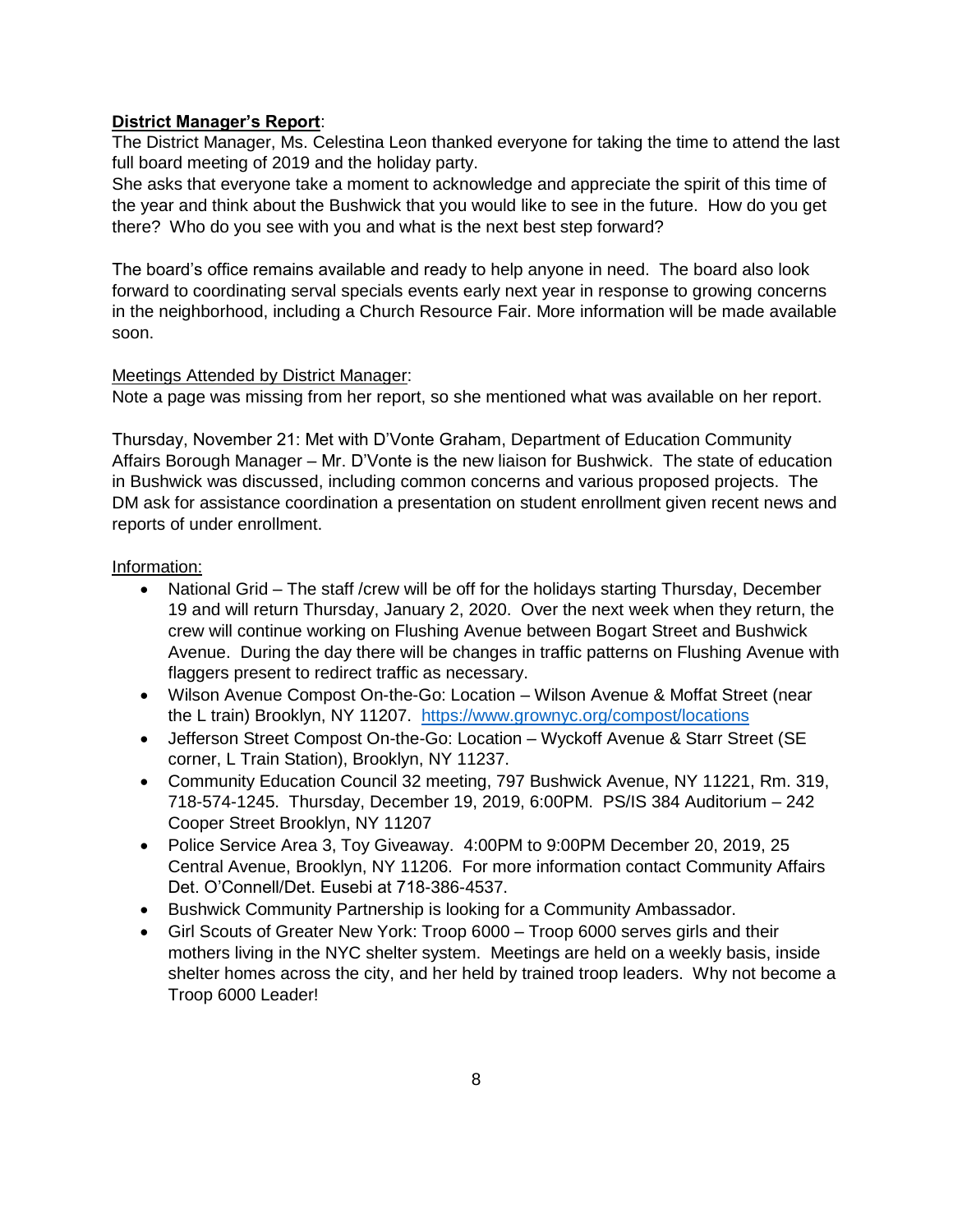## **Committee Reports:**

**Permits and Licenses Committee, (PLC),** Committee Chairperson, Melissa Carrera Meeting: Thursday, December 5, 2019 6:00 PM, 1420 Bushwick Avenue, Suite 370, Brooklyn, NY 11207-1422

Committee Members in Attendance: Melissa Carrera – PLC Chairperson; Jerry Valentin, James Wiseman

Others in Attendance: Robert Camacho, Community Board 4 Chairperson**;** Celeste Leon, Community Board 4 District Manager; Willie Morales, Community Board 4 Community Associate; Matt Webber, Kate Buenaflor, Matt Sbeglia, Katalyn Sarazen, Paul Cacici, Anya Scipozhnkova, Kae Burke

### Liquor License Applications for Review

1) Carmelo's – 1544 DeKalb Avenue (corner of Irving Avenue) – Renewal of Liquor, Wine, Beer & Cider License in a Restaurant.

It is a bar that has 2 pool tables and is 2 levels with a little balcony.

A letter from the 83<sup>rd</sup> Precinct stated that the establishment has had  $23 - 311$  complaint calls, 5 assaults and 2 grand larcenies. The precinct recommended approval for a 30-day advance notification waiver, as the owners tried to address the issues within the establishment.

2) K. Buenaflor Dillion on behalf of entity to be determined – 445-447 Troutman Street (between Scott & Cypress Avenues) – New Liquor, Wine, Beer & Cider License in a Bar/Tavern.

The establishment was previously a bar known as Hard Times (previously Montana's Trail House). The new business owner has operated a bar/tavern in Williamsburg called Kilo Bravo for 5 years. Her intention is to open a location in Bushwick called Echo Bravo. The bar will be an American style neighborhood bar.

There were 14 – 311 noise complaints (karaoke nights) however, no summonses were issued. All the complaints were from the past when they were Hard Times, not the new ownership. Ms. Buenaflor is 100% in agreement with the no sales of liquor after midnight on Sunday.

3) Carmentas – 50 Starr Street (corner of Wilson Avenue) – New Wine, Beer & Cider License in a Bar/Tavern.

They're an Italian specialty shop serving homemade pasta and sandwiches. They have applied to serve beer and wine to increase their profit margins, but they are not a bar. They only have 10 seats in their establishment and are more like a takeout spot. Their operating hours would be 12pm to 12am Monday to Sunday. This establishment has no issues.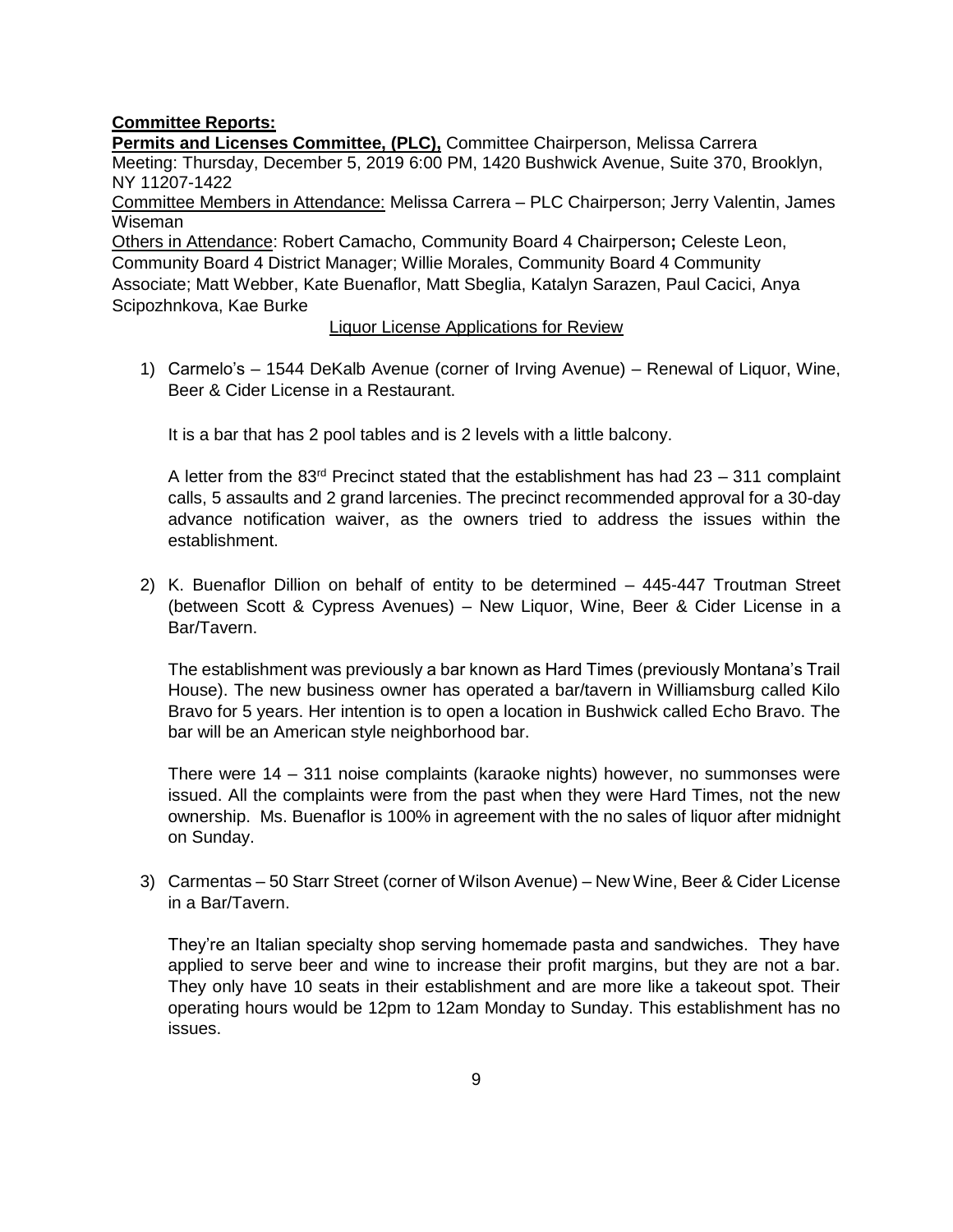4) District LLC – 8 Wyckoff Avenue (between Troutman & Jefferson Streets) – New Liquor, Wine, Beer & Cider License in a Bar/Tavern.

The owners are the current owners of House of Yes. They are opening another location nearby. It is not connected to House of Yes. This business will be more of a lounge occasionally hosting private parties. Their hours of operation are pending since they're not open yet.

## Sidewalk Café Application for Review

5) Bushido Restaurant Company LLC – 321 Starr Street (between Cypress & St. Nicholas Avenues) – New Unenclosed Sidewalk Café application.

The establishment is only 800 square feet, not very big with a seating capacity of 16 seats. The board's office received a complaint via email from the health facility next door detailing the extension of the sidewalk café being too close to their entrance. The owner informed the committee that the issue was going to be resolved and noted it in writing. Operating hours are Monday to Sunday 11 am to 12 midnight.

### Old Business

In the October PLC minutes there were some confusion and it needed to be corrected. It has sense been taking care of, said Ms. Leon.

### New Business

Proposed PLC Liquor License Applicant mapping guide draft is a tool for guidance when the committee considers specific stipulations for businesses based on the method of operation, location, and nearby establishments. This mapping guide draft is still a work in progress.

A resident on Wyckoff Avenue contacted District Manager Leon with noise complaints. This resulting from several bars, however, only one bar (Luv Story) is in Bushwick. The others are in Ridgewood Queens. Queens Community Board 5 was contacted by Community Board 4 & the resident, to which CB5 stated that this bar has more serious issues than just the noise complaint.

For next month's meeting there will be 2 sidewalk café requests for review. Tentative next month meeting is scheduled for January 6, 2020

### Recommendations

No recommendations were made, as the committee did not achieve quorum.

### Announcements

The December 10<sup>th</sup> Civic Public Safety Religious Committee's meeting was cancelled, and the Health Human Service Senior Citizens Veterans Committee was moved to the 6pm time slot.

Motion to adjourn meeting made by Melissa Carrera and second by Jerry Valentin. Meeting adjourned: 7:28pm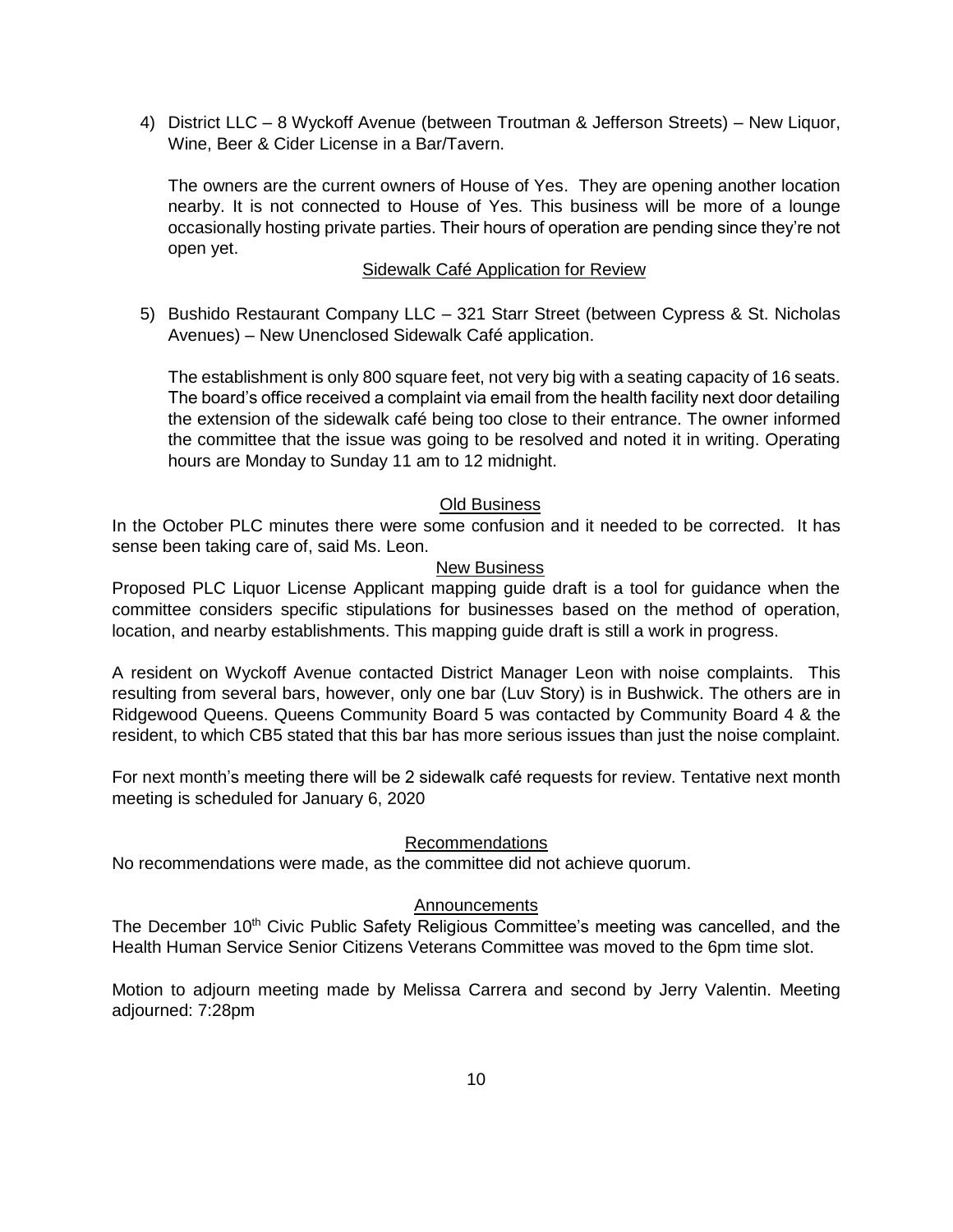**Housing and Land Use (HLU),** Committee Chairperson, Ms. Martha Brown

Meeting: Monday, November 25, 2019, 1420 Bushwick Avenue, Suite 370, Brooklyn, NY 11207- 1422

Members in Attendance: Martha Brown, Joshua Brown, Anne Guiney, Felix Ceballos, Louisa Chan, Freddy Fowler, Kristen Jock, Desmonde Monroe and James Wiseman.

Others in Attendance: Robert Camacho, Community Board 4 Chairperson; Celestina Leon, Community Board 4 District Manager; Drew Vanderburg, RiseBoro Community Partnership; Lin Zeng and Felipe Cortes, HDP.

Members Excused: Jose R. Guzman

Members not in Attendance: Brigette Blood & Michelle Hilliard

Ms. Leon called the meeting to order welcoming everyone before moving on to introductions. She then moved on to the first agenda item at 6:00pm.

Items Discussed:

Agenda Item #1 Old Stanley ULURP Application – 641 Chauncey Street Drew Vanderburg, Project Manager, RiseBoro Community Partnership

#### Referring to tonight's meeting:

This is one building out of five for this project. HPD is co-sponsoring this project. A photo of the site was shared. It's also known as 14 Moffat. They're applying for the Urban Development Action Area Project (UDAAP). Next door is a RiseBoro building and a DHS building.

HPD proposed to transfer the land to RiseBoro to build residential. The Old Stanley project is a homeownership project, including 8 homeownership apartments. 83% to 110% AMI which is higher than the rental projects, which may concern the community and they share those concerns. It is how HPD runs the homeownership projects. We must make sure that the city includes longterm affordability.

(For a copy of the HLU Committee report please contact the community Board's office)

Ms. Brown stated at the Community Board meeting that this item will not be voted on until the January 2020 full board meeting. During the HLU committee meeting. Ms. Brown voiced her concerns about the affordability for people from our community regardless of a 50% first choice for Bushwick residence. This is a matter that she hopes will be open for further discussion. She mentioned that she is sorry that the people of the Bushwick Community are being pushed out slowly and that we really must do something about it. This issue will be revisited hopefully before the January 2020 meeting. Thank you.

### **Health Hospitals Human Services Senior Citizens and Veterans Committee (HHSV)**,

Committee Chairperson, Ms. Louisa Jose-Olea

Meeting: Tuesday, December 10, 2019, 6:00PM

Location: Community Board #4, 1420 Bushwick Avenue, Suite 370, Brooklyn, NY 11207-1422 Members in Attendance: Ms. Barbara Jackson and Mr. James Fitzgerald

Others in Attendance: Mr. Robert Camacho, Community Board 4 Chairperson; Ms. Celestina Leon, Community Boar 4 District Manager; Mrs. Sharon Fludd, Community Board 4 Principle Administrative Associate; Ms. Megan Christ & Ms. Josephine Brown, NY Memory Center; Ms. Zulma Novoa, NYC DOH; Ms. Lousette St. Victor & Mr. Syed Buhyian, Shop Healthy Community Coordinators.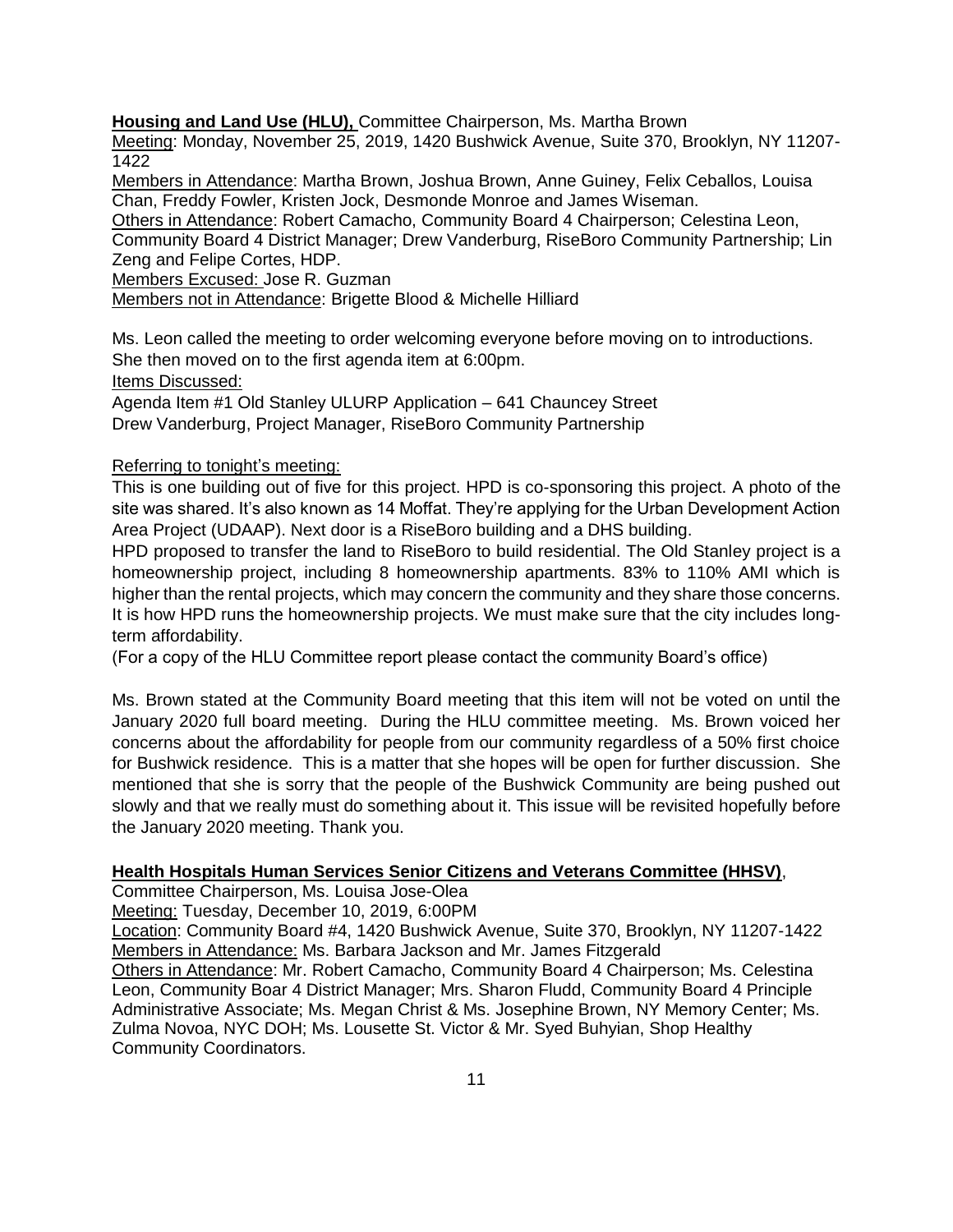Members Excused: Ms. Mary McClellan and Ms. Barbara Smith Members not in Attendance: Ms. Cheryl Jones

## Items Discussed:

1) Lousette Saint Victor & Syed Buhyian, Shop Healthy Community Coordinators, DOHMH Center for Health Equity – presenting on the Shop Healthy program. Shop Healthy is currently working in Zip code 11206 to increase availability and access to healthy food in neighborhoods. The program has reached serval zip codes over time. During Wave 3 & 4 they were serving

the 11207 - zip code along with other zip codes. During Wave 7 they were serving the 11237 - zip code among others, and during Wave 8 in which they are currently serving the 11206 zip code along with others.

Ms. Leon, District manager: In September 2019 the district manager attended an event in which the owner of a bodega was honored in the Bushwick community. The owner was honored for participating in the program and making sure that the community has access to fresh, healthy food.

2) Josephine Brown, Executive Director and Megan Christ, Caregiver Social Worker, New York Memory Center – presenting on growing New York Memory Center services in CB4. NY Memory Center is looking for ways to improve in their services to the community. They hoping to reach and impact the lives of individuals living with memory loss and their family caregivers. They would like to continue serving Bushwick and are looking for additional opportunities to connect with caregivers and provide education and wellness programming.

For more than 30 years, New York Memory Center has been a pioneer in the movement to bring evidence-based home and community solutions that positively impact both the lives of adults living with memory loss and their caregivers. They are breaking new ground and setting an enlightened standard of care and support. They want the best care for individuals living with a memory disorder.

The program is designed to sustain functional independence, reduce agitation, improve disease related behavior symptoms, reduce or eliminate depression, limit excess disability, and reduce caregiver burnout.

New York Memory Center's state of the art Memory Technology Center offers a new approach to strengthen "brain skills: using the latest memory enhancement techniques. The program targets eight cognitive domains: Short term memory, language, perceptual skills, attention, constructive abilities, orientation, problem solving, and functional abilities.

Their members participate in a variety of programs in a club-like setting where one can cultivate lasting friendships, engage in personal growth and avoid the social isolation that often accompanies an early diagnosis.

- Escorted round-trip transportation to and from your home from most Brooklyn neighborhoods
- A morning snack and afternoon lunch
- Group-based and one-on-one computer cognitive training classes
- Art, music, dance, yoga, meditation, poetry, exercise, therapeutic recreation classes, and more
- Peer support group
- Special community outings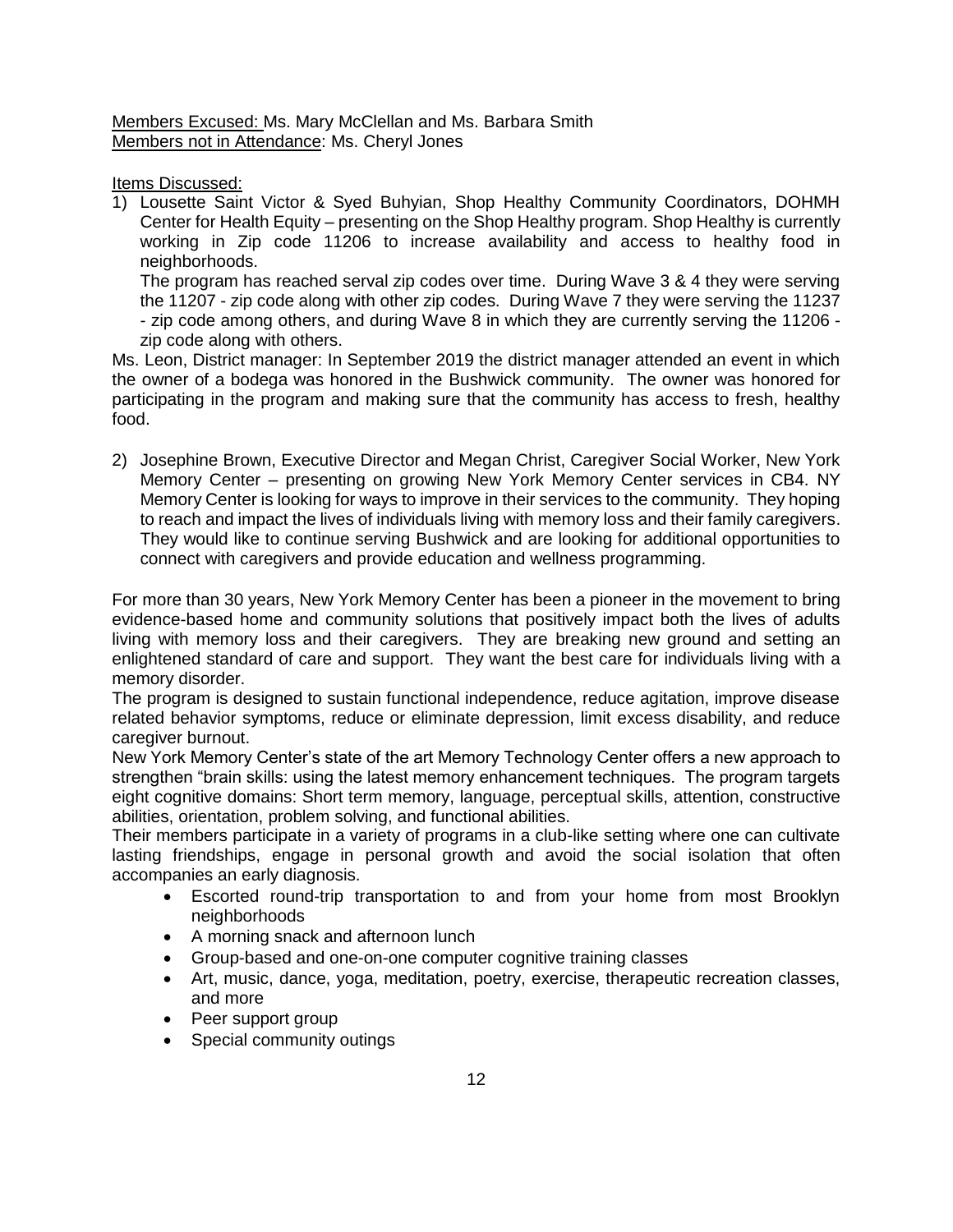• Opportunities to engage in community projects that benefit others

Services are fee-based, offering membership through private pay, Medicaid Managed Long-Term Care plans, private long-term care insurance and short-term scholarships.

New York Memory Center, 199 14<sup>th</sup> Street, Brooklyn, NY 11215, 718-499-7701, [www.nymemorycenter.org](http://www.nymemorycenter.org/)

For additional information on either report please contact the Community Board's office at 718- 628-8400.

Mr. Camacho thanked new community board member Mr. James Fitzgerald who is a veteran for his services.

# **Environmental, Protection, Transportation & Sanitation Committee Meeting (EPTS)**,

Committee Chairperson, Mr. Raul Rubio

Meeting: Thursday, December 12, 2019, 6:00PM

Location: Community Board #4, 1420 Bushwick Avenue, Suite 326, FSNNY Large Conference Room, Brooklyn, NY 11207-1422

Members in Attendance: Ms. Martha Brown and Mr. Dustin Sonneborn

Others in Attendance: Mr. Robert Camacho, Community Board 4 Chairperson; Mrs. Sharon Fludd, Community Board 4 Principle Administrative Associate; Ms. Louisa Jose, Ms. Barbara Jackson, Mr. Eliseo Ruiz, Ms. Elvena Davis, Ms. Virginia Giovinco, Lorina Barrett, Suzanne Stack, Barbara Freeman, Wilfred Laramcust, Victoria Simmons, Florent Moneppet, Louise Barry, Austen Martinez, Lily Gordon-Koven, and Mabel Kessler, DOT; Leroy Branch, DOT; Harvey Pollak, Wayne Townsend, Alexis Spikes, Nassan Barrett, Anne Guiney, Presten, Karen Cherry, Zulma Novoa, and Tracy Townsend.

Members Excused: None

Members not in Attendance: Mr. Raul Rubio and Mr. Jose Guzman

Items Discussed:

Mabel Kessler, Expansion Planner, Lily Gordon-Koven, Senior Policy Analyst, Bike Share and Leroy Branch, Community Coordinator, NYC Department of Transportation – presented an overview of the Citi Bike rollout in Bushwick.

Mr. Raul Rubio summarized the report.

Citi Bike Expansion:

What is Bike Share?

Network of shared bicycles- Intended for point-to-point trips Increased mobility

- Convenient for trips that are too far to walk, but too short for a taxi or the subway
- Connections to transit
- Can be used in place of L train during service reductions

**Convenience** 

- System operates 24/7
- No need to worry about bike storage or maintenance (for example: taking bike up and down the stairs)

Planning Principles (Why the stations go at certain places)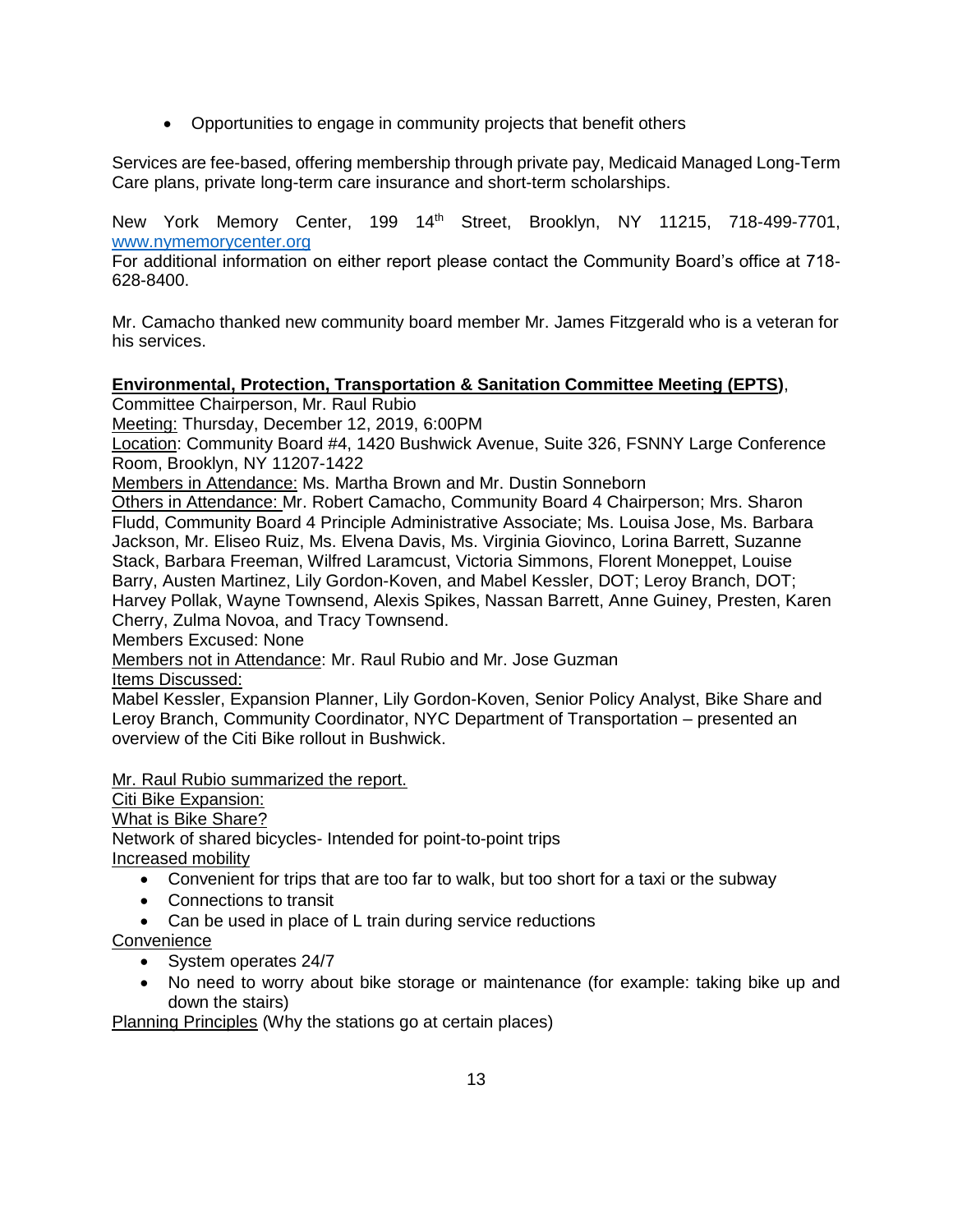- Success based on equal access to stations across the service area and even distributions of stations across the system
- Stations located every few blocks (approximately 3-5-minute walk)
- Larger stations located at major destinations (including transit hubs, universities and shopping areas)
- Preference for sidewalk stations in Bushwick

## Site Considerations

- Must stay clear of crosswalks
- Must not be at a bus stop
- Must stay clear of hydrants
- Should have good visibility
- Roadbed stations must not block travel lanes
- Sidewalk stations require adequate width for pedestrian clearance
- Must have 24/7 public access
- May be on Parks Departments property or City property at agency's discretion
- May be on private property at the property owner's discretion

# Safe Cycling

DOT promotes cycling safety with:

- Helmet fittings (FYI: they give away 25,000 helmets every year)
- Light and bell giveaways
- Safety awareness classes (classes on how to ride bikes on the street)
- Learn to Ride

• Citi Bike and Bike New York offer street skills classes and safety related outreach events 2019 Green Wave Plan

- Focuses on improving bicycle infrastructure in bike share expansion area
- Includes education and enforcement efforts (must have lights on bikes)

### Equity Efforts

- NYCHA Residents & SNAP Recipients
	- \$5/month
	- No annual commitment
- Community Development Credit Union Memberships
	- \$5/month
	- Annual committee
- Community Partnerships & Programs
- Prescribe-a-Bike (Doctors can prescribe for health reasons)
	- Bike Share for Youth
	- Community Keys
- Community Grants
	- Lyft to destitute \$300,000 to community-based organizations for engagement with low-income and minority populations
	- El Puente Bushwick

### Citi Bike Expansion

| Phase   | <u>Year</u> | # of bikes        | City                                |
|---------|-------------|-------------------|-------------------------------------|
| Phase 1 | 2013        | 6,000 bikes       | Manhattan, Brooklyn                 |
| Phase 2 | 2015-17     | 12,000 bikes      | Manhattan, Brooklyn & Queens        |
| Phase 3 | 2019-24     | 40,000 plus bikes | Manhattan, Brooklyn, Queens & Bronx |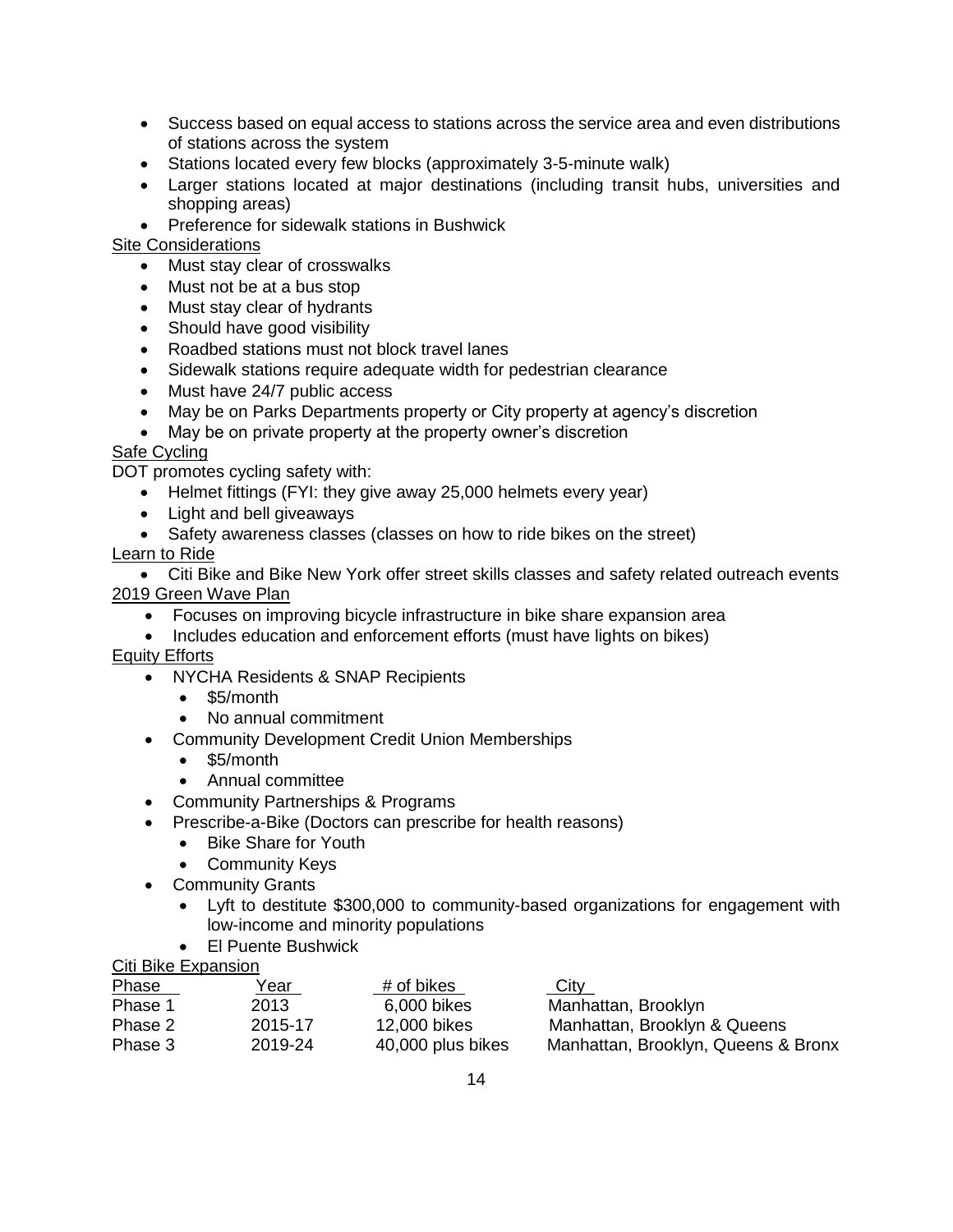- Phase 3 will double the current service area and triple the number of bikes (the bikes are owned and sponsored by Lyft
- Expanding to the Bronx for the first time and reach diverse communities in Manhattan, Brooklyn and Queens
- Expansion funded by sponsorships and memberships, no city funds used

Citi Bike Timeline in Community Board 4

- ❖ December 2018: Presentation to CB4 Transportation Committee
- ❖ June-July 2019: Online Feedback Portal
- ❖ Fall 2019: Stakeholder Meetings
- ❖ Spring Fall 2019: Installation

Ongoing Correspondence

- 311
- Bike Share email & website
- Brooklyn Commissioner's Office

# Questions were entertained:

Community Board 4 Chairperson, Mr. Robert Camacho: Addressing DOT - The City Charter states that regarding the Citi Bikes, input is needed from the community and the services rendered must be needed by the community.

Part of our City Charter is to work together and to improve services together. The Community Board did not get that from DOT. DOT came before the board when there was going to be a L Train shutdown, however there was no L Train shutdown and the implanting of Citi Bikes did not scale down when the shutdown was reworked.

The Community Board has received many letters from Bushwick residence.

Mr. Camacho read a letter from a home owner who lives in one of 3 Colonial landmarks homes on Bushwick Avenue between Linden and Grove Streets. Homes are owned by seniors and having the bikes racks stationed in front of their homes is very disheartening. One homeowner whom is confined to a wheelchair now must use the side entrance of her home because of the bike racks stationed in front of her home. Her next-door neighbor uses a cane and a wheel chair at times.

Many of these stations, are not being used. Citi Bikes have not been parked there since they were installed.

Mr. Camacho: Now the bike stations have become a dumping ground for garbage. Garbage is being trapped between the bike stations. The law states that the homeowner must clean 18 inches over the curb. These seniors must keep the area clean. These are seniors and live on a fixed income, so they cannot afford to hire someone to keep the area clean.

They also cannot put their own garbage in front of their house for garbage pickup because of the bike stations. So, they must drag their garbage to their next-door neighbor's home. If there is a problem with the garbage, who gets the ticket? It is not fair that their neighbor gets a ticket, it is not their garbage!

• Buena Vida Rehabilitation Center, 48 Cedar Street: The Citi Bike stations are in front of the center. This has caused problems when the ambulance has been called, fire department and any other emergency vehicle. When the seniors go on a trip the bus cannot park in front of the center, they must go down the block or around the corner to get on the bus.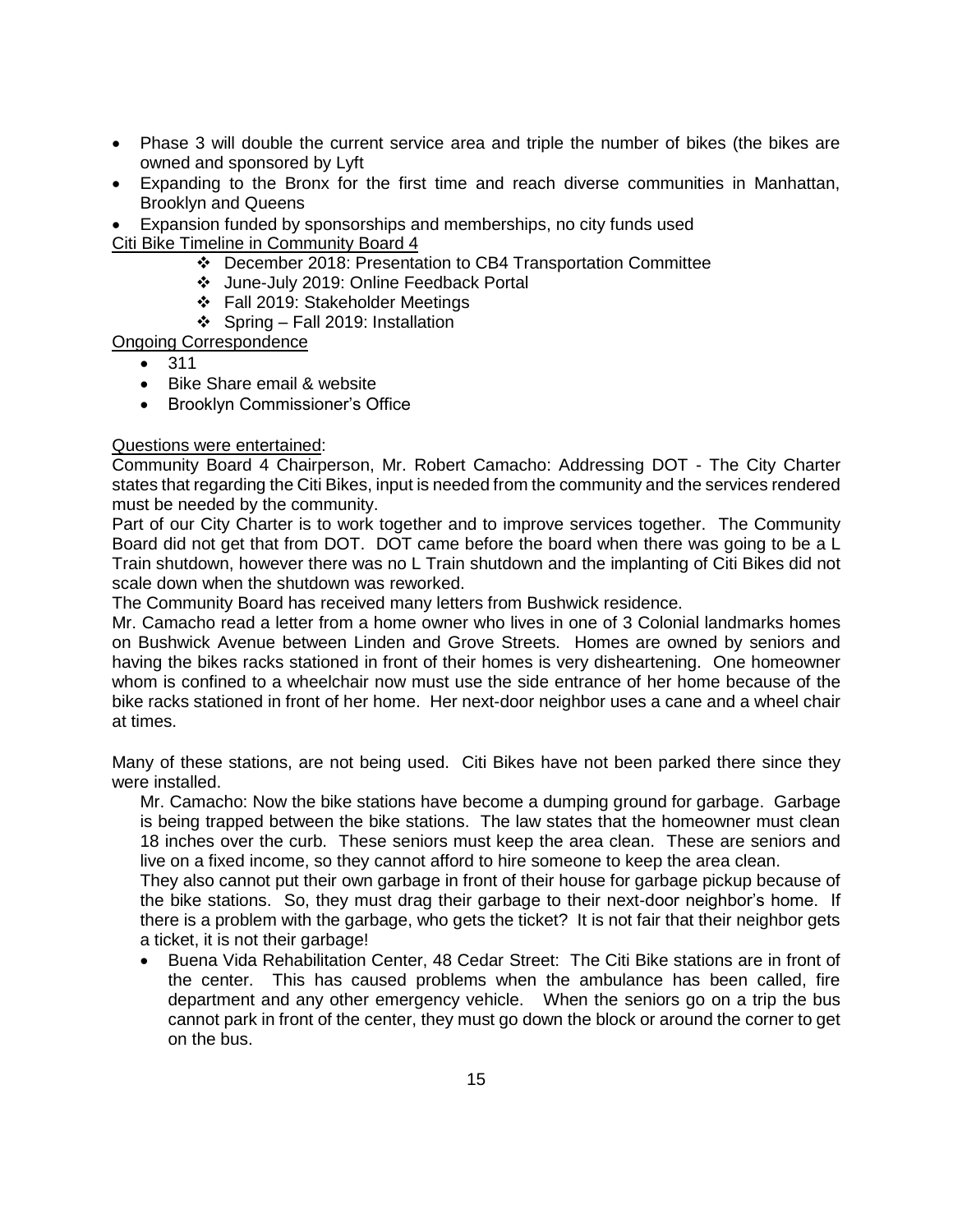• Some Citi Bike stations very close to each other. Why are they so close to each other? Also, no bikes are at the station since they have been installed.

The concern of the Community Board and the residents is that the bike station have been put in the wrong places, some are in front of churches or just too close to each other. The concern is not against bikes or the Citi Bike stations themselves, the concern is where they have been installed.

If they would work with the Community Board, we can let DOT know where the bike stations should go.

Mr. Camacho received a letter stating the City Councilmember Antonio Reynoso, has an idea to speed up the process, take the bike lane approval out of the hands of the Community Boards.

Mr. Rubio asked Mr. Camacho to comment on that a little further.

Chairperson, Camacho: The letter was in the newspaper, and it specifically said that Councilman Reynoso said, that he has an idea to speed up the process on DOT. His idea is to take the bike lane approval process out of the hands of the Community Boards.

The board is not against bikes, the chairperson repeated. The issues are where they are putting the stations. The stations are empty. We need to have some date. If people are using them, then why not? If people are not using them then give us our parking spots back.

DOT said that they are not into taking anything out. That the mayor gave them the land and they can do what they must do.

The Board made a request for Citi Bike to come to answer our questions. We want to know the data on the use and/or non-use of the Citi Bikes, why are the bike stations empty. To have bike lanes on Bushwick and Broadway is very dangerous. We have bikes lanes on Evergreen Avenue, we have bike lanes on Central Avenue, Myrtle Avenue.

I letter will be sent to the Mayor and the DOT Commissioner asking them what is going on. What is the procedure with regards to these empty spaces? Why are the stations empty? When are they going to bring the bikes?

Ms. Barbara Smith: People are dropping coffee cups and leaving their newspapers when they pick up the bikes and the homeowners are getting the tickets.

Ms. Anne Guiney: We asked who was responsible for the Citi Bike clean up and were told that it is not the responsibility of the homeowner, that it is Citi Bikes' responsibility. We need to push hard on Citi Bike's maintenance.

Chairperson Camacho: The City Charter, the borough Presidents Charter specifically says that city agencies must work with the community to get things done. DOT did not tell us, nor did they come to us.

# Raul Rubio continue summarizing the report -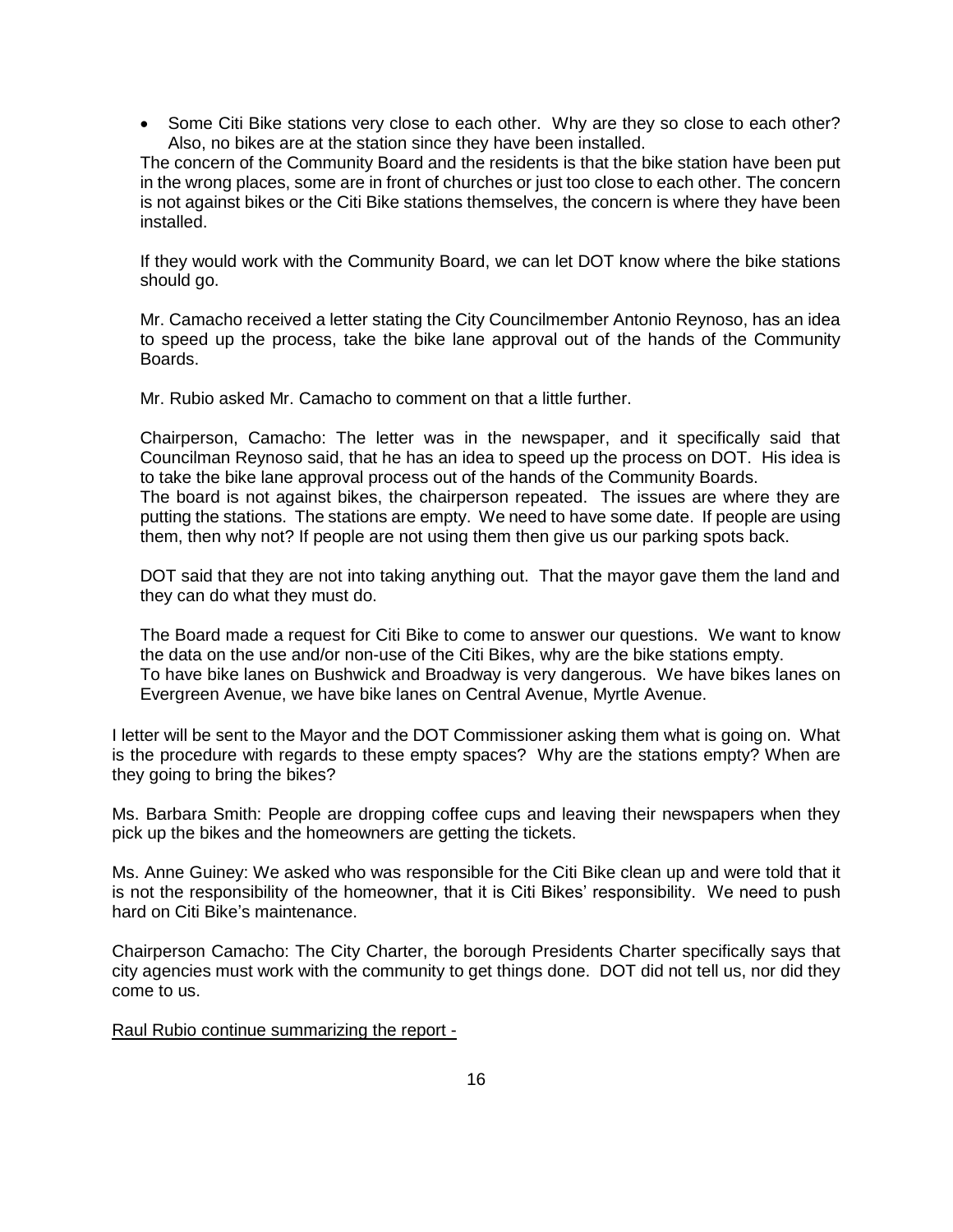Mr. Austen Martinez mentioned the meeting that when a business owner wants to have a bike corral, they must come before the Community Board to get permission, the Community Board must approve the bike corral, then it goes through the City. In the case with Citi Bikes a private company was allowed to put bikes and bike stations without coming before the Community Board. That should not be. Citi Bikes is being maintained by Lyft and they should go through the same process, the same requirements should be followed for DOT.

Karen Cherry mentioned that the Assemblyman, Erik Dilan has no jurisdiction over bike lanes, etc. however the City Council does have a say. A letter will be sent from his office.

Mr. Branch suggested that the Community Board write a moratorium requesting that some of the Citi Bike Stations be removed to a different location and some be removed and/or reduced.

District manager, Leon stated that a letter was sent to both council members regarding City Bikes before that December  $12<sup>th</sup>$  meeting occurred specifically requesting a moratorium on installations. If the board would like for that letter to be sent to anyone else directly then that is up for discussion.

#### **Recommendations**:

1) Increase in District Manger's salary – due to the board not being specific, the chairperson was asked to do an amendment to the approval and add-on the salary increase to the amendment which would be a 9% increase, plus retroactive back to November 26, 2019. The approval must be written, and I must send them a copy of the board's approval first by the Executive Committee, then the full board's approval and it must reflect in the minutes.

Mr. Dustin Sonneborn made a motion in favor of the Executive Board's recommendation to approve the district manager's MPO increase for 3% effective October 24, 2019 and a merit increase for 9% effective November 26, 2019. Ms. Barbara Smith seconded the motion. All in favor, no abstentions, none opposed. Motion moved.

2) Bushwick Community Partnership (BCP) The board would like to write a letter to the Elected Officials and to the Mayor about the Steering Committee. We want the Community Board's plan and not the City's plan regarding zoning. We want only our plan to be studied.

We accept the BCP plan and no other plan.

Board member, Ms. Bridgette Blood asked what difference a letter would make when in the past, current board members, former board member and the former chairperson testified to the Department of City Planning regarding the plan?

Mr. Camacho: The letter would put them on notice. The community at large, this is what we want.

Ms. Leon: We have not heard from them, that they are pursuing this plan at all, it has all been hearsay and so we are asking for a formal response to what we've been requesting.

Ms. Blood: Do you anticipate the Department of City Planning studying the plan?

I am opposed to that plan. I am opposed to attaching my name, my reputation, my stake to this community to that plan and I think it hurts our ability to negotiate, and to exert community power when we continually defer to that model of what community base planning looks like when it is in fact harmful for us.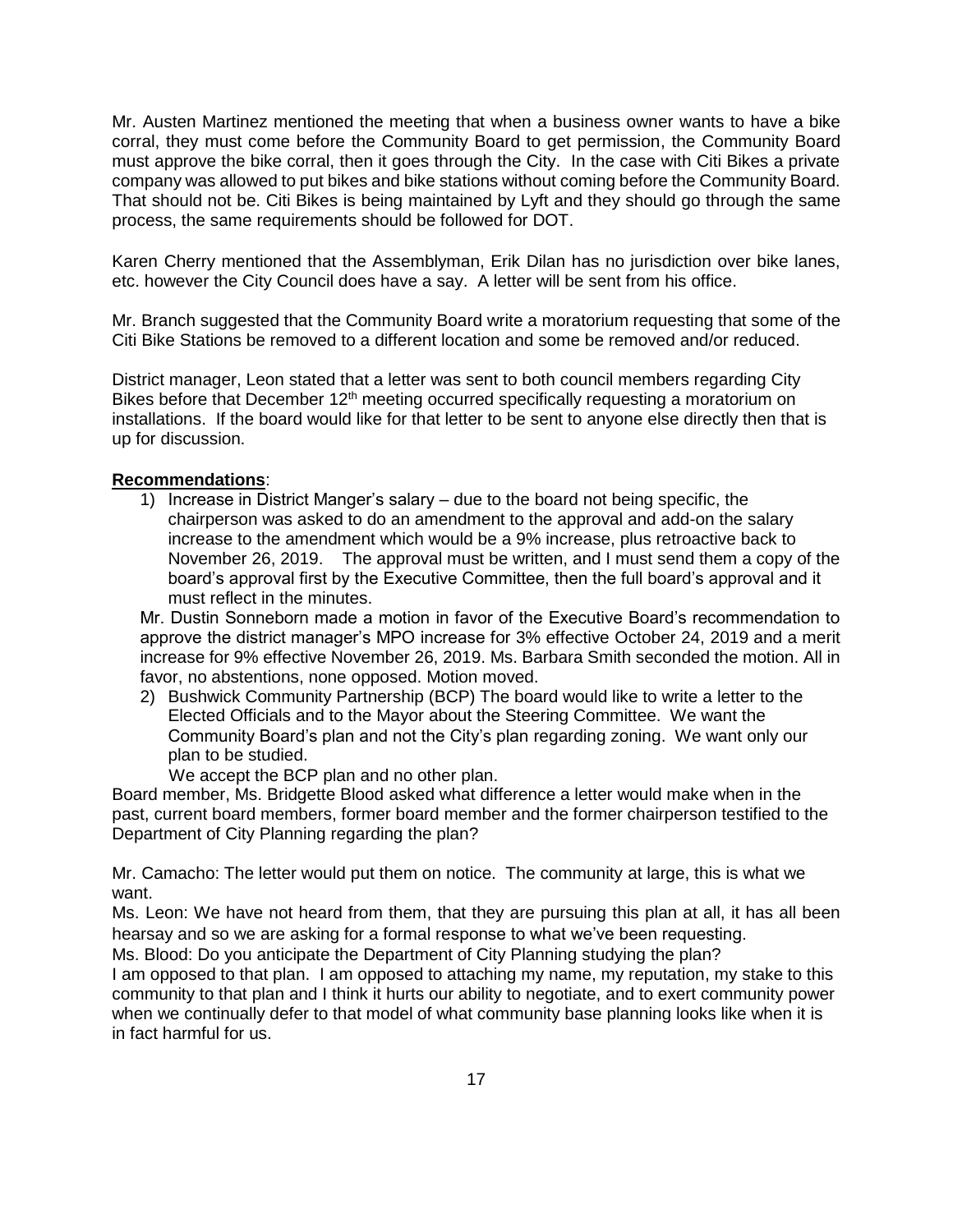Ms. Martha Brown: Which plan are you referring to? Be specific, the city's plan or the Bushwick Community Partnership plan?

Ms. Blood: I think both are harmful. I think the existing tools that the city provides us do not meet our needs. Just as you mentioned Ms. Brown, as we seen from the agenda item today about affordability, that the BCP plan will fail us, and it will have a detrimental impact on all of us. I believe that the DCP (Dept. Of City Planning) is even worse, but I refute the BCP plan will be helpful for us.

HLU Chair, Ms. Martha Brown: They want to rezone up to 5 stories, and you think that will help us, 5 stories on blocks that are two or three stories, I do not think so and then, the developers are putting in 12 stories buildings as we speak. These are all the points that we must look at, so I feel that the chairperson of the board and the district manager should write the letter and we are going to vote on this, however the city must be able to look at our plan as well and not just override us with their plan.

Ms. Blood: History has shown us that an individual URLURP application and an individual assessment of each project gives better power to the community and we have negotiated better deals than the BCP. I believe we have plenty of project that we can point to.

Mr. Camacho: We must do something. This is only a letter telling them that we want them to scope the BCP plan. We do not know what they are going to do. We want more affordable housing than no affordable housing.

Recommendation is that we sign off on the letter with the Bushwick Community Partnership plan and the elected officials that are involved.

A motion was made by Egaudy Gomez and second by Gladys Puglla.

A new motion was made.

Ms. Louisa Chan: Made a recommendation for the board to sign a letter to require the city to scope out the BCP plan.

Roll call vote. 33 yes, 1 no, 1 abstention. Motion carried.

Ms. Martha Brown: This is a very trying time for us in this community, we are faced with the city's plan for us … which will influence our community. We have the BCP plan that maybe a little more feasible to how we want our community to be in the future. This is a long-term project, but if we do not act on this because the developers are here… If they buy two lots of land, they can make 6 -8 stories buildings or more. They can build as far as the zoning restrictions allow. It is heart-wrenching to me because I have been here since 1955 when there were firers. We were here with the drugs, the crime, the crack, the gangs, everything. It is hard to see your neighbors gone. We must reach some kind of consensus to keep our community together and to keep our kids here in our community where they can afford to pay the rent. We must keep our kids in our schools in this neighborhood. It is not just housing, but so many other issues as well, that are detailed in these zoning changes. So please bear with us, we are working very hard on this. We are trying very hard. Thank you for listening.

Mr. Camacho: Also, our economic development, our churches are closing because there are no members, and our schools are under enrolled.

**Old Business:** None **New Business:** None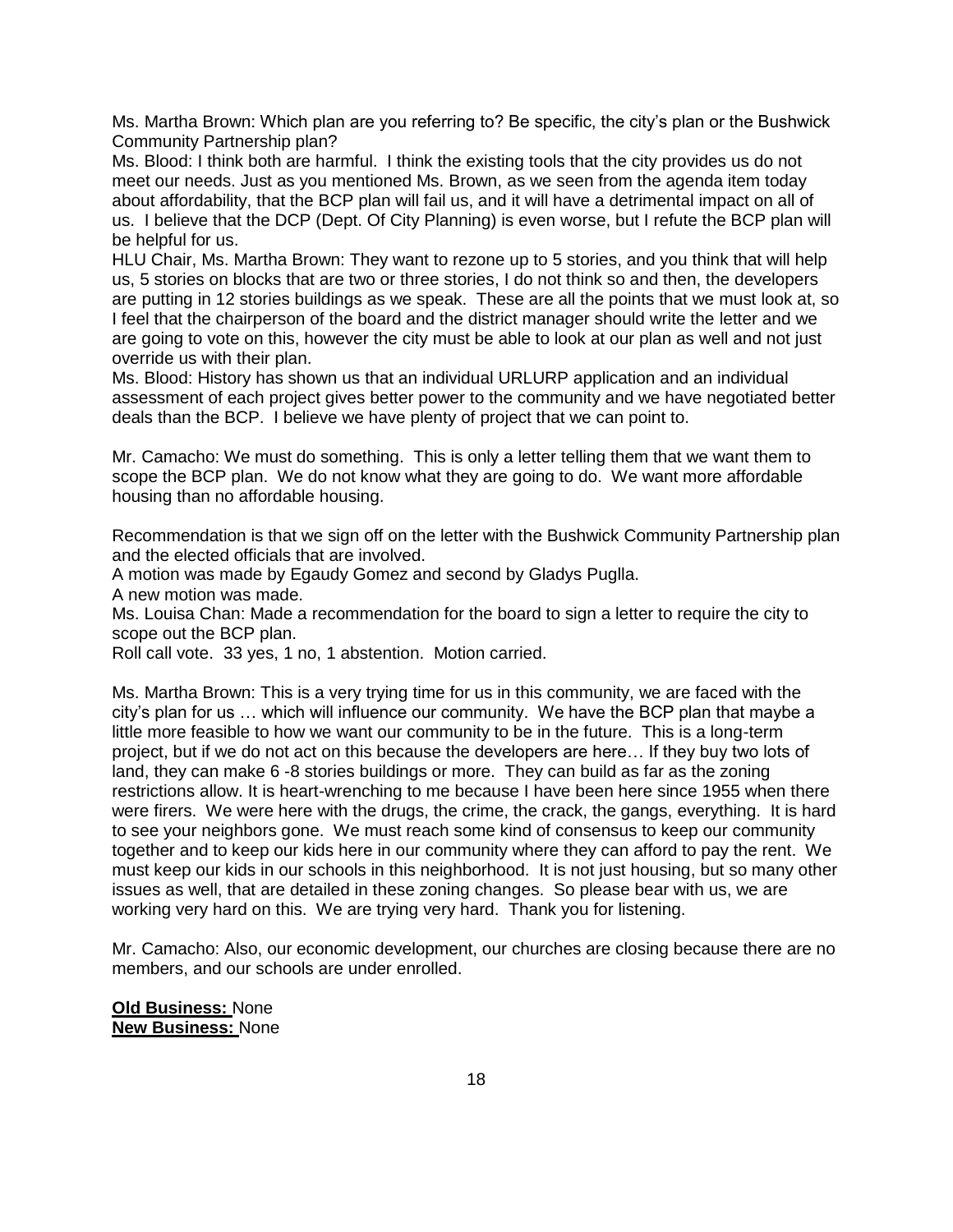#### **Announcements:**

Fatima Elmansy, Representing Councilmember Antonio Reynoso – Greetings from the Councilman! January 9, 2020, the  $2^{nd}$  PB delegate meeting. IS 347. The flyer will be forthcoming.

Mary – AHRC New York City provide services for person with developmental and intellectual disabilities and their families.

Volunteer with AHRC NYC this Martin Luther King Jr. Day. Come spend MLK Day with AHRC NYC & other community members working to combat hunger. An opportunity to help those in need, give back to the community and get involved with other organizations working to make a difference. Join Us! 522 Bushwick Avenue, Brooklyn, NY 11206 RSVP to: [MLKday@ahrcnyc.org](mailto:MLKday@ahrcnyc.org) 

Participate in AHRC NYC's MLK Food Drive. AHRC NYC will be collecting canned and boxed goods until January 15<sup>th</sup>, 2020. Items should not be based expiration date, dented or rusted, non-perishable foods.

Julio Salazar, Representing Congressmember Nydia Velazquez – Update on the budgetary deal that was a struck over Washington, DC. The member voted NO for the Thump Administration border wall and additional funding for the border patrol. The member voted for a deal that included \$49 billion for HUD, a \$4.9 billion increase for the public housing capital fund, that \$4.9 billion will come back to the states for our public housing developments so that we can have elevators that run. Additionally, head start saw a \$550 million increase. And much more! Happy Holidays from the member's office.

Jonathan Pomboza, Representing Brooklyn District Attorney, Eric Gonzalez – Happy Holidays from the DA's office!

HS Internship Program applications is open until December 22. Go to the [www.BrooklynDA.org](http://www.brooklynda.org/) for more information. The Brooklyn District Attorney's Office will be offering an unpaid Internship opportunity to students who meet the requirements.

The Newsletter is now available. DA Annual Report 2018 is available online. (some copies were made available at the CB4 Meeting)

Nan Blackshear, Community Affairs Director, Representing Brooklyn Borough President - Applications for CB reappointments and new appointments are available on the website. [www.Brooklyn-USA.org](http://www.brooklyn-usa.org/)

Borough President just announced opening the application for Fiscal Year 2021 Capital Budget process. He has awarded more than \$340 million to capital projects borough-wide that was for fiscal year 2020. He will now be looking for all other organizations to come to his office to apply. More information is available on the website. The deadline is February 12, 2020. Vegan & Veg-Curious Meetup – How to achieve your optimal brain health. A conversation with Drs. Dean and Ayesha Sherzai. Monday, February 3, 2020, 6:00PM to 8:00PM, Brooklyn Borough Hall, 2019 Jorelemon Street, Brooklyn, NY 11201.

Sihem Mellah-Silker, Representing Senator Julia Salazar – Are you a community organization and need help with state or city funding, the office is open for questions or assistance. The census is coming, and funding is available for communities.